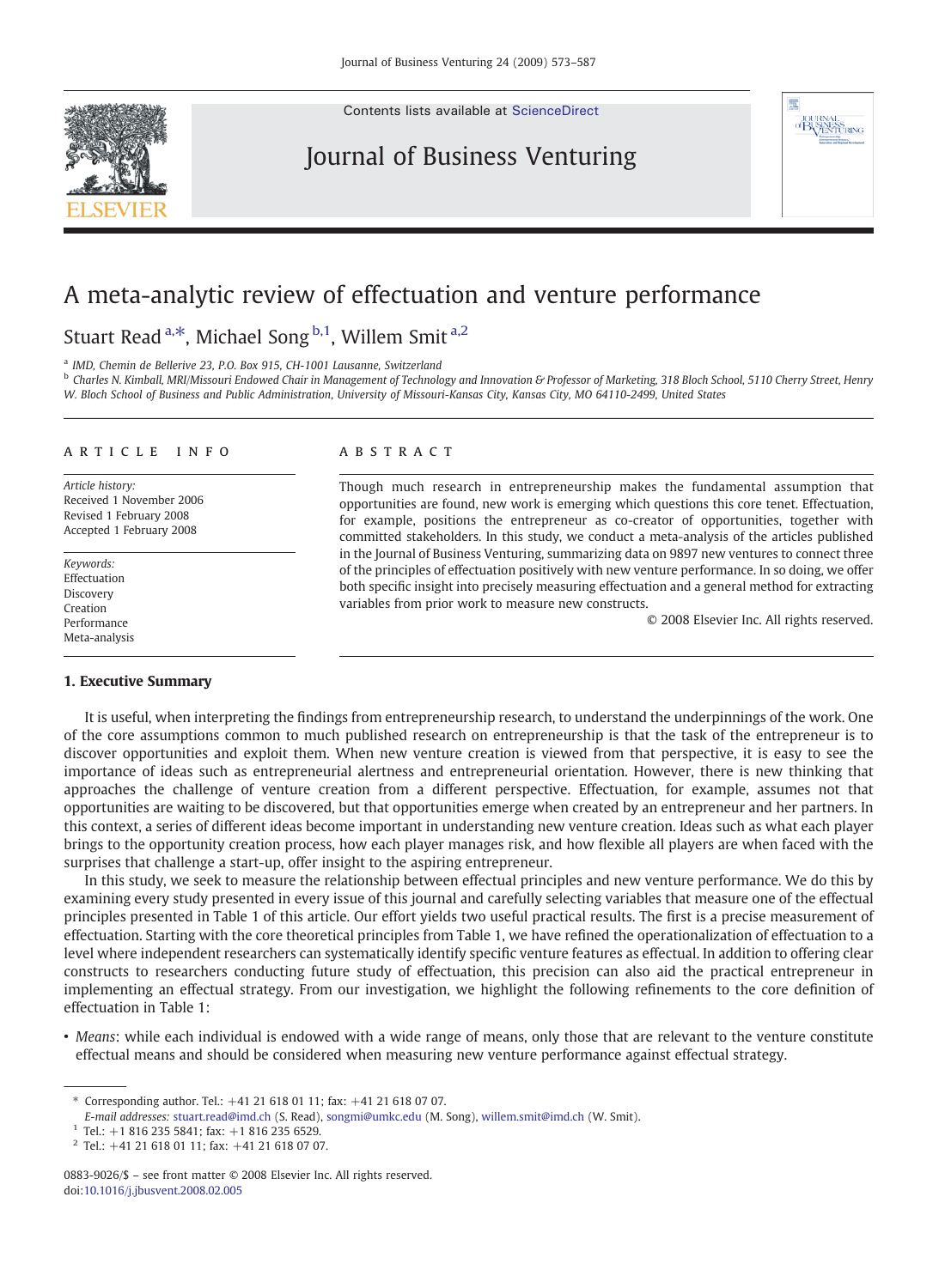- Partnerships: an entrepreneur or a venture may build many relationships, but only those in which both parties share the risk of the venture and benefit from the success of the venture constitute effectual partnerships.
- Affordable Loss: what matters in affordable loss is not the risk inherent in the industry or the individual venture, but whether the entrepreneur manages that risk by attempting to measure upside opportunity potential, or effectually considering the worstcase scenario.
- Leverage Contingency: having a business plan does not imply a lack of ability to leverage contingency the important issue is the entrepreneur's willingness to change when confronted with new information, means or surprises.

The second useful practical result of this study is a quantitative analysis of the relationship between effectual principles and new venture performance. Our findings from a sample of 9897 new ventures spanning industries, geographies, time and individual founders indicate that all the heuristics which describe effectuation except Design, which we were not able to measure, and Affordable Loss, which returned insignificant results, are positively and significantly related to new venture performance.

# 2. Introduction

While much study in the area of entrepreneurship seems focused on "finding" and exploiting existing opportunities, [Sarasvathy \(2001a\)](#page-14-0) offers the alternative view that opportunities come to be when they are "co-created" by the entrepreneur and her committed stakeholders. The notion of effectuation opens intriguing potential to rethink how we teach and research entrepreneurship, but there is currently no information on whether it actually generates positive outcomes for startups. The consequent research question for our study is a deceptively simple one: is there a general connection between effectuation and new venture performance? Though easily stated, the complexity around our question emerges from two sources. The first is that effectuation, although well developed theoretically, has yet to be measured empirically. To complete our investigation, we would have to learn how to operationalize effectuation precisely. The second is that we seek to measure effectuation against new venture performance generally – across time, individuals, industries and geographies – to offer a generalizable result. In order to assemble a data set of the scale that matches our aspirations, we would have to create a way to benefit from prior work of our colleagues in the entrepreneurship domain.

The presentation of our investigation includes three basic elements. We begin by reviewing the entrepreneurship literature through the "found versus made" lens to determine whether effectuation offers a genuinely novel basis for entrepreneurial study. Consistent with [Alvarez and Barney \(2005\)](#page-12-0), we find the historical focus of the entrepreneurship literature centered on the process of discovery ([Kirzner, 1979\)](#page-13-0). This effort enables our first contribution, a clear picture of the foundations of entrepreneurship research along the dimensions of positioning (where opportunities are found) and construction (where opportunities are made).

The second element articulates our research method. Our desire to use the work of our colleagues suggested meta-analysis. A meta-analytic approach enables researchers to summarize the results of numerous studies investigating the same phenomena. However, effectuation had not been investigated before we set off on our quest. Solving this problem led us to our second contribution, the articulation of a systematic methodology for selecting variables from prior studies to measure new constructs. Combining meta-analysis with the idea of inter-rater reliability [\(James et al., 1984\)](#page-13-0) and learning and holdout samples, we developed and documented an approach that yielded 94 variables from 48 studies. The results of our analyses of these data suggest positive relationships between new venture performance and all the effectual constructs we were able to measure, except Affordable Loss. These findings contribute to the entrepreneurship discussion, offering insight into the utility of effectuation in particular, and offering the first meta-analysis of new venture performance factors we believe the field has seen.

Perhaps more important than the quantitative results is the third element of our investigation, a description of what we learned in the process of measuring effectuation. Effectuation touches ideas that have been part of the entrepreneurship discussion for years, demanding that operationalization of effectuation be thoughtful and precise in order to distinguish it clearly from prior work. Our contribution in this area is a specific set of guidelines for what empirically represents each of the theoretical heuristics associated with effectuation. It is our intention that these guidelines will benefit anyone investigating effectuation, regardless of method, enabling the field to advance quickly in the study of effectuation in specific and of the "made" view of entrepreneurship in general.

# 3. Literature review

It is broadly acknowledged that the search for a distinctive theory of entrepreneurship ([Shane and Venkataraman, 2000; Phan,](#page-14-0) [2004](#page-14-0)) continues. One of the explanations for why scholars have been able to gain little ground on a theory of entrepreneurship may rest in the underlying "found or made" question ([Alvarez and Barney, 2005, 2007; Miller, 2007\)](#page-12-0). While research efforts that assume opportunities are found and exploited by alert entrepreneurs [\(McMullen and Shepherd, 2006](#page-14-0)) can be traced back to [Kirzner \(1973\)](#page-13-0), Alvarez and Barney contend that, in reality, most entrepreneurship effort is undertaken in an uncertain environment [\(Knight, 1921\)](#page-13-0), where entrepreneurial strategies of creation are at work. They further argue that entrepreneurship research has concentrated on discovery, and that an insufficient body of knowledge exists about the potentially more relevant issue of how entrepreneurs create opportunities.

In an effort to examine the veracity of Alvarez and Barney's claim, we seek to project the major themes within the entrepreneurship literature against a backdrop that will let us evaluate an emphasis on a discovery or creation-oriented foundation in relation to existing work. Fortunately, the effort of empirically determining seven major areas of convergence within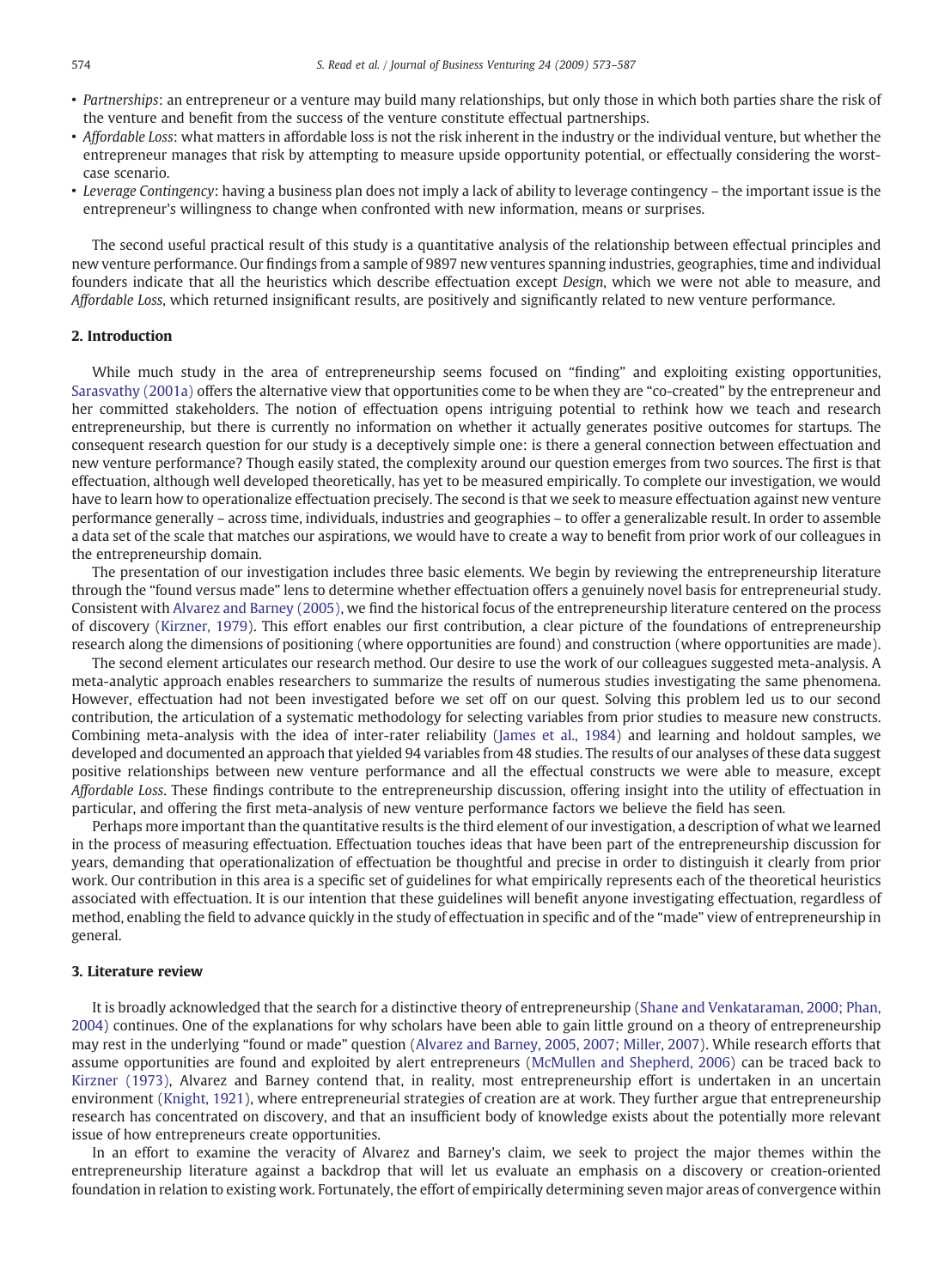the entrepreneurship literature ([Gregoire et al., 2006](#page-13-0)) has already been done, so we build upon that effort, focusing on the theoretical foundations of each convergence area. Below, we trace in more detail the theoretical roots specific to each major convergence area so that we may determine assumptions that pervade the entire area.

To construct a backdrop, we identified a recent framework used by [Wiltbank et al. \(2006\)](#page-14-0) to review the strategic management literature along the dimensions of control and prediction. This approach enables a clear distinction between positioning strategies, intended to orient a firm within an exogenous environment (opportunities found), and construction strategies, intended to shape an endogenous environment (opportunities made). This framework is relevant not only because it enables us to orient existing work along the dimensions of discovery and creation, but also because [Wiltbank et al. \(2006\)](#page-14-0) explicitly draw a positive theoretical connection between construction strategies and uncertain environments such as those faced by entrepreneurs. The result offers a descriptive summary of the foundations of the major convergence areas in entrepreneurship research today, organized according to theoretical foundation across the dimensions of control and prediction.

We proceed with a brief discussion of the seven major convergence areas in entrepreneurship research ([Gregoire, et al., 2006\)](#page-13-0), positioning each within the Wiltbank framework, and directing the reader interested in more detail to [Gregoire et al.'s \(2006\)](#page-13-0) thorough treatment of the topic (areas ordered alphabetically).

Dynamics of new venture emergence: starting with the foundation of [Penrose \(1959\)](#page-14-0), this stream of entrepreneurship research has combined her work with that of [Schumpeter \(1942\)](#page-14-0) to develop two areas of entrepreneurship theory, connected by a common foundation. These are the resource base view [\(Barney, 1991](#page-13-0)) and the population ecology view ([Aldrich and Auster, 1986\)](#page-12-0). Despite their differences, these views share common assumptions in that neither is reliant on prediction or control to account for advantage. Whether a firm possesses superior resources or not, advantage is derived largely from the adaptability of the organization in this formulation.

Factors and dynamics of new venture performance: on the strength of [Porter's \(1980\)](#page-14-0) corporate strategy work, the theme common to this convergence area is the role industry plays in venture success [\(Hobson and Morrison, 1983](#page-13-0)). Upon that belief, strategies for best exploiting current and future industry structure are proposed and prediction offers a key lever for the entrepreneur.

Firm-level behaviors: [Schumpeter's \(1934\)](#page-14-0) treatise can be traced forward to current discussions regarding the construct of Entrepreneurial Orientation ([Lumpkin and Dess, 1996\)](#page-14-0). The foundation of this view casts the entrepreneur as uniquely able to "carry out new combinations" [\(Schumpeter, 1934](#page-14-0)), though those new combinations are created to fulfill existing needs. Therefore, while the entrepreneur is good at predicting what will be successful, she is also good at constructing a solution. As such, we place this convergence area near the middle of our framework.

Identification and exploitation of opportunities: starting with [Kirzner \(1973, 1979\)](#page-13-0), a body of scholars has developed the notion of Entrepreneurial Alertness ([Kaish and Gilad, 1991](#page-13-0)). The similarity in name to Entrepreneurial Orientation is deceptive, as Entrepreneurial Alertness views the entrepreneur as a gifted and perceptive identifier of opportunity that exists within the environment, and a determined pursuer of that existing opportunity.

Individual characteristics: early study in the field was based on [McClelland's \(1961\)](#page-14-0) expectation that there must be some significant psychological difference between entrepreneurs and the general population, but current entrepreneurship researchers have largely abandoned this view. The lack of empirical evidence for such a notion has shifted focus elsewhere. For the purposes of our review, however, if such evidence were found, it would rely on neither prediction nor control to explain the entrepreneurial process.

Social networks, social capital: [Aldrich and Zimmer \(1986\)](#page-12-0) highlight the importance of social networks to management in general, and [Birley \(1985\)](#page-13-0) has applied the concept to entrepreneurship in particular. And while interest in social networks has waxed and waned over the years, the foundation, rooted in the sociology literature, has remained. This foundation suggests that what entrepreneurs learn from social networks provides them with an advantage in positioning for an existing opportunity.

Venture capital: the final area of convergence in the entrepreneurship literature, initiated by [MacMillan et al. \(1985\),](#page-14-0) seeks to understand the role of venture capital in the entrepreneurial process. Like the social networks area, this stream suggests that entrepreneurs gain innovation and network advantages from association with venture capitalists, which enable entrepreneurs to effectively position for an existing opportunity.

#### 3.1. Existing literature focused on positioning

Our findings in the literature review are consistent with scholars who have noted a research bias toward opportunity discovery in entrepreneurship research ([Alvarez and Barney, 2005\)](#page-12-0). Clearly, there is existing work that would fall into the construction half of [Wiltbank et al.'s \(2006\)](#page-14-0) framework. But that work is more likely to represent individual novel ideas as opposed to significant bodies of research where numerous scholars have converged around a core foundation [\(Gregoire et al., 2006](#page-13-0)). Our next question revolves around whether convergence on positioning is appropriate. Is the positioning half of the framework where significant aspects of entrepreneurial advantage can be explained? Is there any advantage at all to be considered in the construction half of the framework?

# 3.2. Effectuation

In an effort to pursue that question, we introduce effectuation. Effectuation was induced from empirical studies of entrepreneurship as a form of expertise [\(Sarasvathy, 2001a](#page-14-0)) under uncertainty ([Knight, 1921\)](#page-13-0). Drawn from [Simon's \(1981\)](#page-14-0) work in The Sciences of the Artificial, the effectual process of non-predictive design positions the manager of a new venture as discounting prediction, as it does not account for the future impact of her actions on her new venture. She seeks to shape the future of her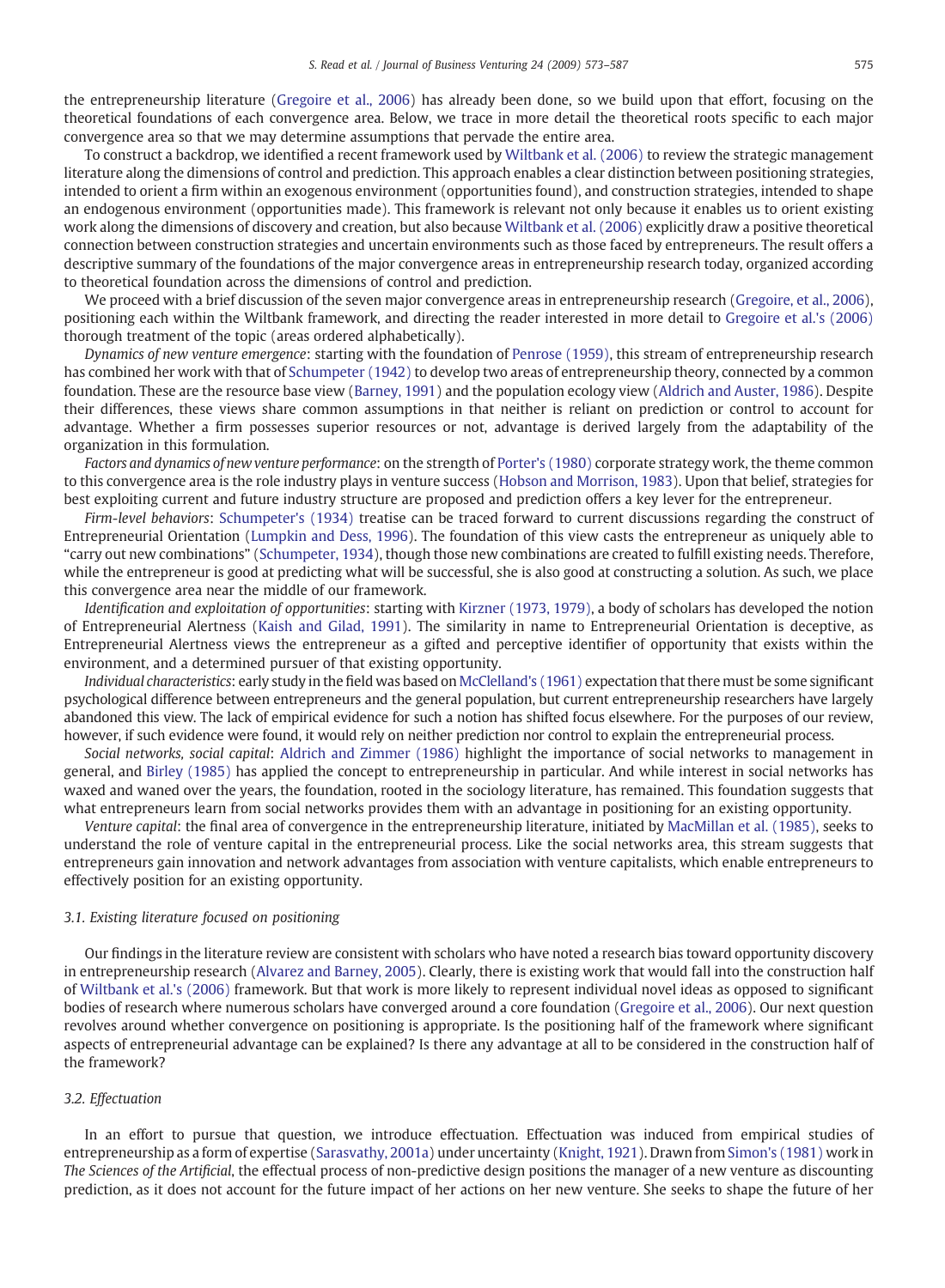#### <span id="page-3-0"></span>Table 1

Basic principles of effectual thought ([Sarasvathy and Dew 2005\)](#page-14-0).

| Issue                                  | Effectual principle                                                                                                         |
|----------------------------------------|-----------------------------------------------------------------------------------------------------------------------------|
| View of the future                     | Design. The future is contingent on actions by willful agents.                                                              |
| Givens                                 | Means provide the basis for decisions and new opportunities. 3 subconstructs: $-$ What I know $-$ Who I am $-$ Whom I know. |
| Attitude toward others                 | Partnership. Build your market together with customers, suppliers and even prospective competitors.                         |
| Predisposition toward risk             | Affordable Loss. Calculate downside potential and risk no more than you can afford to lose.                                 |
| Predisposition toward<br>contingencies | Leverage Contingency. Surprises can be positive. Leverage them into new opportunities.                                      |
| Underlying logic                       | To the extent that we can control the future, we don't need to predict it.                                                  |

product, firm and market in conjunction with her partners and through her own actions. Described as a set of heuristics for decision making in uncertain environments, effectual reasoning consists of strategies that combine available means with unanticipated contingencies to construct a series of stakeholder commitments. Effectuation has seen gathering interest in theoretical discussions relating to management [\(Augier and Sarasvathy, 2004; Sarasvathy, 2001a\)](#page-12-0) as well as economics [\(Dew et al., 2004](#page-13-0)) and psychology ([Sarasvathy, 2003](#page-14-0)). And although effectuation was developed around the new venture creation setting, it has more recently been extended to address finance ([Sarasvathy and Wiltbank, 2002\)](#page-14-0) and innovation questions [\(Dew and Sarasvathy, 2001](#page-13-0)).

# 3.3. Principles of effectuation

The principles of effectuation are presented in Table 1. Each of the five principles represents an approach to decision making that does not rely on prediction, instead assuming the impact of willful individual creation.

From a practical standpoint, effectuation is an appealing lens in the new venture setting as it provides normative approaches to problem solving designed to be functional in uncertainty. In contrast, strategies rooted on the positioning side of [Fig. 1](#page-4-0) require the decision maker to a) have access to historical information or analogous situations that allow her to anticipate a likely future, and b) bet that the future will be sufficiently like the past so predictions based on historical data will be well informed. The effectual principle of Design guides the entrepreneur to incorporate the impact of her actions on the ultimate outcome of the environment. Means provide the decision-maker with a basis for direction, suggesting that opportunities emerge from the knowledge, contacts and resources at hand. Partnership suggests that new opportunities may be created as a result of the additional means provided by new stakeholders. Affordable Loss encourages entrepreneurs to incorporate the possible downside in evaluating alternatives so that opportunity failure will not result in greater venture or personal failure. And where the future is not predictable, the entrepreneur should seek to Leverage Contingency, finding new possibilities from surprises – even negative surprises. Several useful thought experiment examples of how firms are effectually created are available in [Sarasvathy's \(2001a\)](#page-14-0) theory exposition.

#### 3.4. Effectual model

As effectuation provides heuristics specifically intended for uncertainty, an environment in which many entrepreneurs operate ([Alvarez and Barney, 2005; Sarasvathy, 2001b\)](#page-12-0), we start with the expectation that effectual strategies should benefit new venture performance. Further, effectuation was derived from a model of expert entrepreneurial action. The psychology literature suggests that experts – individuals who have acquired unique pattern matching and pattern recognition skills [\(Chase and Simon, 1973\)](#page-13-0) through years of deliberate practice ([Ericsson et al., 2006](#page-13-0)) – outperform the general population within their domain [\(Ericsson and](#page-13-0) [Lehmann, 1996](#page-13-0)). Given that effectuation reflects the heuristics of expert entrepreneurs within their domain, our central hypothesis posits a positive link between effectual approaches and new venture performance. Our model is presented in [Fig. 2.](#page-4-0)

# 4. Method

It was our objective to assemble a data set of relationships between effectual constructs and new venture performance measures across time, geographies, industries and individual founders. Wanting to benefit from and summarize the extensive empirical effort in the entrepreneurship area, we were attracted to meta-analysis [\(Lipsey and Wilson, 2001](#page-14-0)). Meta-analysis offers a heuristic for estimating effect size relationships between effectual constructs and new venture performance using previous study results. As effectuation had not been explicitly measured, we devised an approach for selecting existing studies from the literature, a method that had to be a) effective: the criteria for study selection had to identify the data necessary to analyze the relationship between the individual principles behind effectuation and their relationship with new venture performance; b) transparent: both process and criteria had to be clear enough so that the reader interested in measuring the construct of effectuation could reliably repeat what we did, and so that a researcher interested in using the approach to measure some other new construct could also use the generalized process; and c) measurable: there had to be some quantitative way to know whether we had "gotten it right," a measure which would stand the scrutiny of scientific rigor.<sup>3</sup> Our approach, diagrammed in [Fig. 3](#page-5-0), integrates the idea of inter-rater

<sup>&</sup>lt;sup>3</sup> We would like to express our appreciation to two anonymous reviewers and the editor who encouraged us to develop and document a rigorous and measurable approach to study selection, and we hope it will be of value to future researchers interested in measuring and testing new constructs using existing variables from the literature.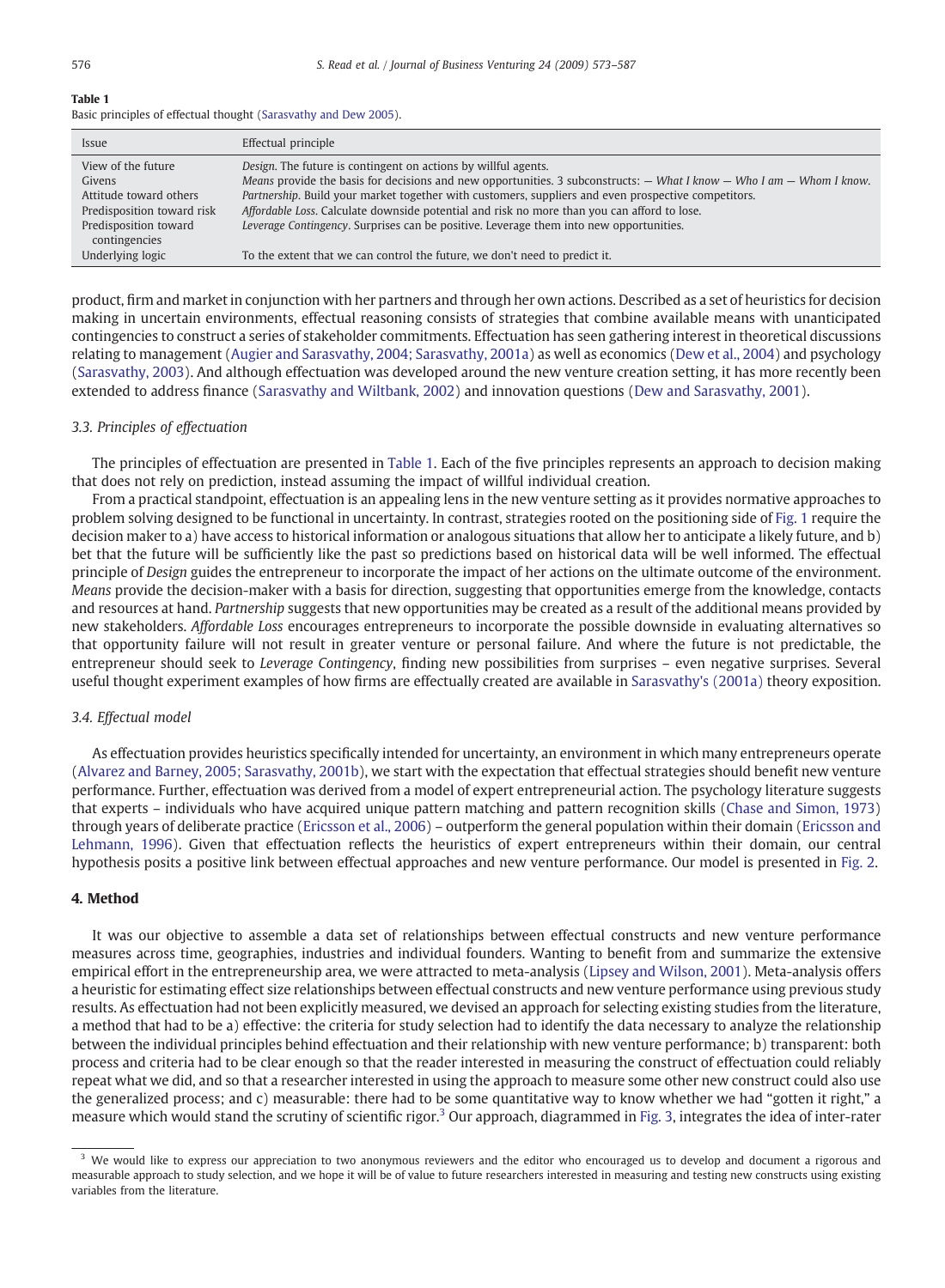S. Read et al. / Journal of Business Venturing 24 (2009) 573–587 577

<span id="page-4-0"></span>

Fig. 1. Theoretical convergence areas in entrepreneurship research, across dimensions of prediction and control.

reliability [\(James et al., 1984\)](#page-13-0) with the idea of learning and holdout samples in order to establish a systematic way of building a meta-analysis using variables from prior studies to measure new constructs.

As illustrated in [Fig. 3,](#page-5-0) our approach was to consider the entire body of work included in every issue of the Journal of Business Venturing. We split the volumes into two groups: 2007–1996, representing the learning sample against which we would refine our initial search criteria; and 1995–1985, representing the holdout sample against which we would test our final search criteria.

# 4.1. Initial search criteria

Before searching any articles, two of the authors agreed on the following initial search criteria:

Search the Journal of Business Venturing between 1996 and 2007 on all combinations of the following performance terms



Fig. 2. Theoretical model of an effectual approach on new venture performance.Notes: 1. Hypothesized relationships are marked with a  $(+)$  2. Meta-analytic effect sizes are presented in parentheses inside construct boxes 3. We were not able to measure constructs denoted in boxes with dashed lines 4. Significance annotated as: \* ( $p \leq .05$ ), \*\* ( $p \leq .01$ ), \*\*\* ( $p \leq .001$ ).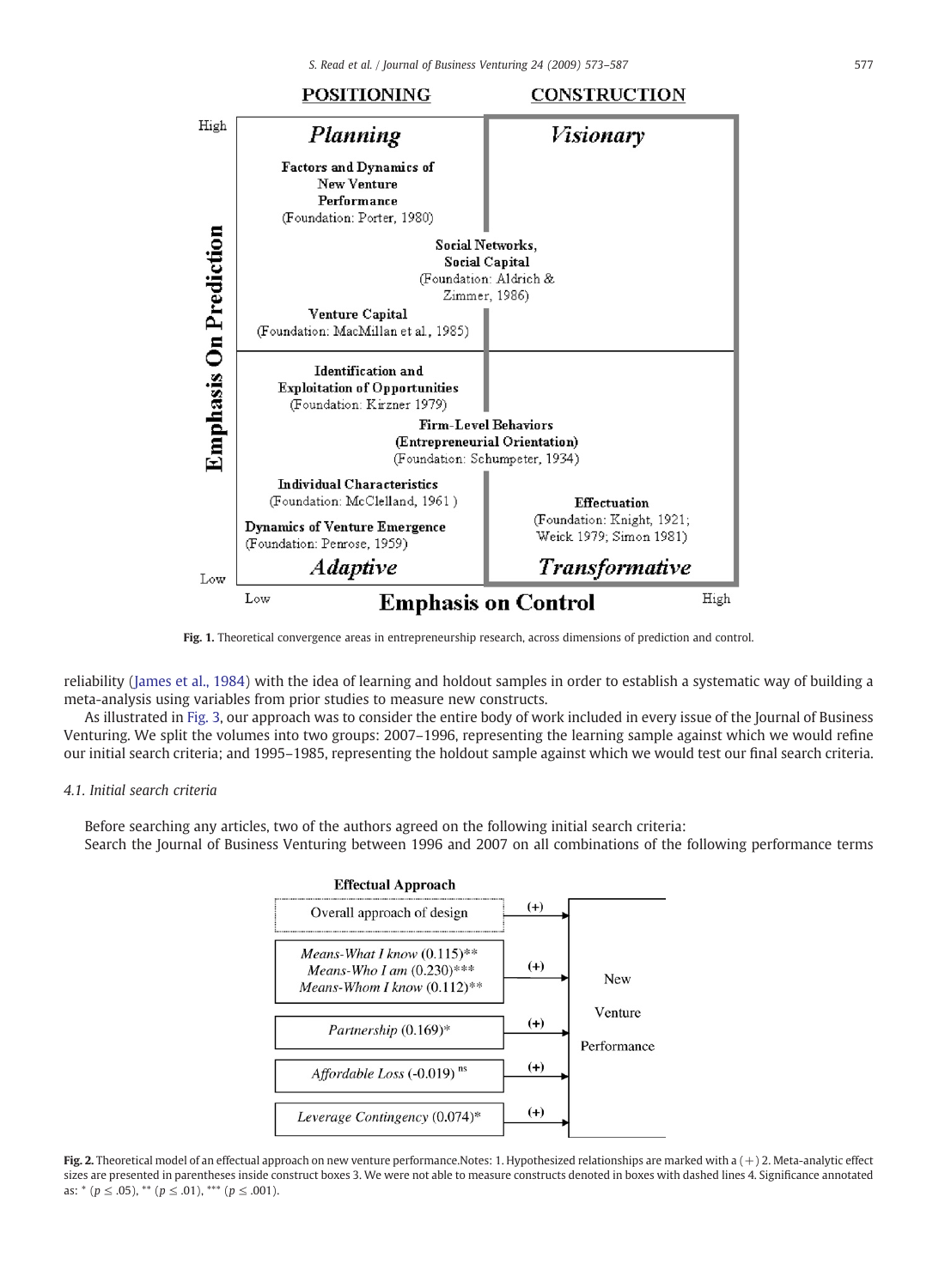<span id="page-5-0"></span>

Fig. 3. Process model for extracting existing variables into analysis of a new construct.

(performance, ROI, return on investment, sales growth, revenue growth, ROA, survival, return on assets, return on equity, ROE, employee growth); firm description terms (new, small, early, early stage, fledgling, emerging); and terms for firms (venture, firm, startup, company, companies). Next, search the reference lists of all the articles identified during the first step as a means of both identifying other relevant work within the Journal of Business Venturing and validating the relevance of work chosen. This initial search must identify every article that meets two criteria:

- 1) the dependent variable in the piece operationalizes some aspect of venture performance; and
- 2) there is a correlation table (that includes both independent and dependent variables).

Then identify the studies from that set that operationalize an independent variable matched to one of the effectual constructs taken from [Sarasvathy and Dew \(2005\)](#page-14-0) and described in [Table 1](#page-3-0).

Against these criteria, two of the authors independently reviewed the 403 articles in the Journal of Business Venturing between the years 1996 and 2007. One of the authors identified 47 studies, and the other identified 16, where every one of the 16 overlapped with the 47. As the results revealed weak inter-rater agreement [\(James et al., 1984\)](#page-13-0) of 0.51 on the overlap in articles selected, the authors identified numerous areas where the initial search criteria could be refined. These refinements are described in the results section. Based on the revised criteria, both authors agreed to select 35 of the studies from the learning sample and proceeded to review the holdout sample independently − 290 articles in the Journal of Business Venturing between the years 1995 and 1985. One of the authors identified 13 studies and the other identified 12, where every one of the 12 selected overlapped with the set of 13. The authors agreed to use all 13. The refined criteria, detailed in the results section, resulted in strong inter-rater agreement [\(James et al., 1984\)](#page-13-0) of 0.96 in the holdout sample.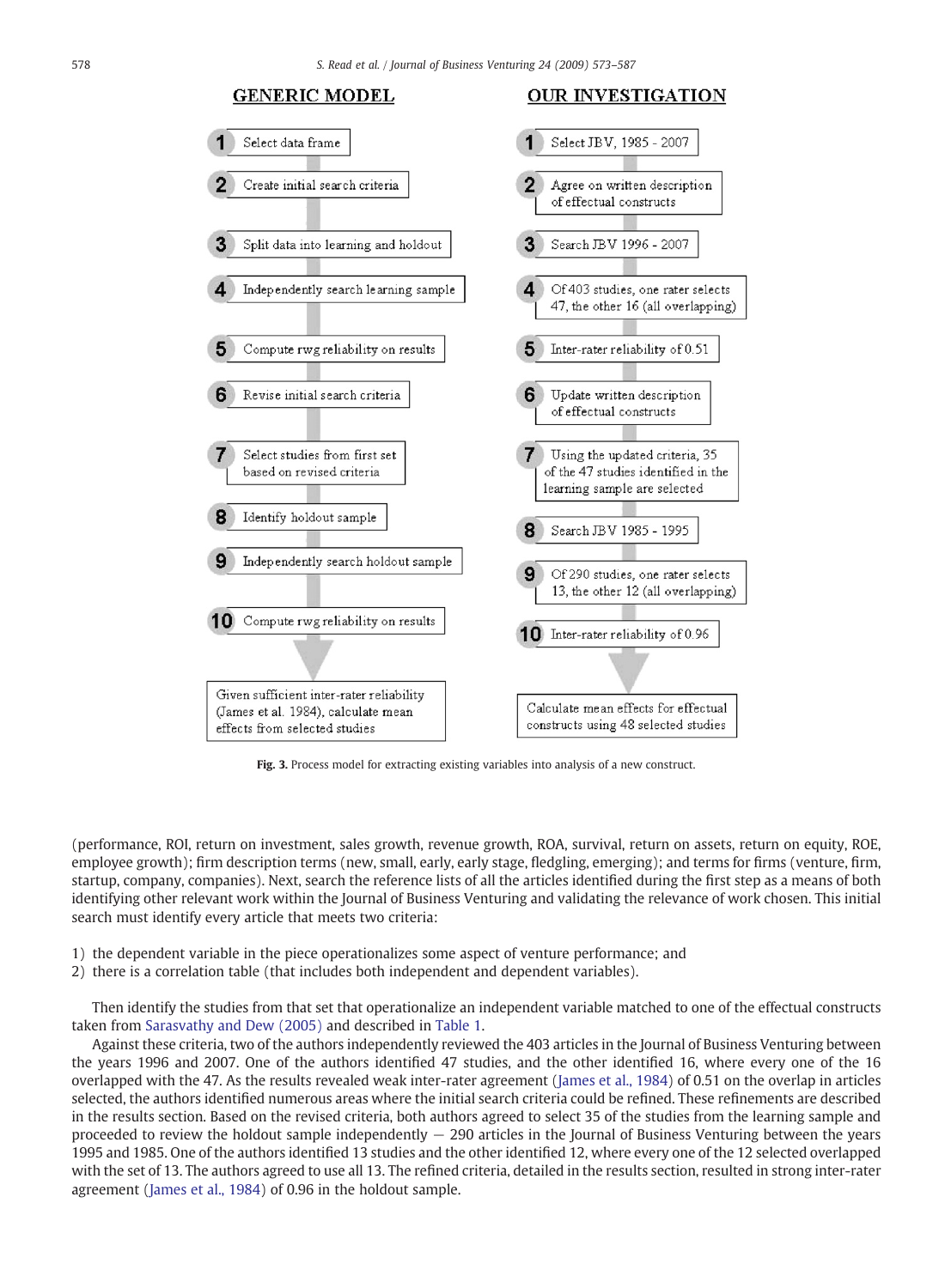# <span id="page-6-0"></span>4.2. Data staging

We then organized the 48 studies (35 studies from 1996−2007, plus 13 studies from the holdout sample, 1985−1995) into different groups around effectual constructs, and combined the results from different studies using meta-analysis [\(Hunter and](#page-13-0) [Schmidt, 1990; Lipsey and Wilson, 2001\)](#page-13-0). To measure the association between new venture performance and one of the principles, we used a standard meta-analysis statistic, the correlation coefficient. In indicated instances, to preserve statistical independence, we calculated an average correlation from a single citation that provided two or more correlations with performance and similar measures of a given effectual approach ([Hunter and Schmidt, 1990:](#page-13-0) 476). We did the same for studies that provided correlations of an effectual approach with more than one performance measure meeting our criteria. Following data organization, the literature suggests a next step of making corrections to the individual observations to ensure consistency in measurement across studies [\(Hedges and Olkin, 1985; Hunter and Schmidt, 1990; Wolf, 1986](#page-13-0)). We applied corrections to all independent and dependent variables that were based on subjective measures.

# 4.3. Reliability correction for subjective measures

As we were able to obtain reliability measures for every study in which subjective measures were used, we corrected directly for variable measurement error in correlation using [Hunter and Schmidt's \(1990\)](#page-13-0) construct validity correction according to the following formula:

$$
r = \frac{r_0}{a_1 a_2}
$$

where: r denotes corrected correlation;  $r_0$  denotes the raw Pearson correlation between variable 1 and variable 2;  $a_1$  denotes the value of Cronbach's  $\alpha$  for reliability of variable 1;  $a_2$  denotes the value of Cronbach's  $\alpha$  for reliability of variable 2.

# 4.4. Mean correlation: random-effects model

Continuing to follow [Hunter and Schmidt \(1990\)](#page-13-0), we computed a mean correlation for each meta-analysis using the randomeffects model, weighting each study according to sample size and using a random effects model as follows:

$$
\overline{Y} = \frac{\sum WCYc}{\sum WC}
$$

where: Y denotes population effect size across studies in the analysis;  $W_c$  denotes the reciprocal of individual study effect size variance;  $Y_c$  denotes individual study effect size.

The random-effects model is more conservative than the alternative fixed-effects model, and we report our numbers using a random-effects model. We ran the same analyses using the fixed-effects model and found all results unchanged.

#### 4.5. Dependent measure validation test

We were concerned that the wide range of dependent variable measures used across our set of studies might bias the results, so we conducted a test to validate our findings. We eliminated all studies with perceptual or subjective measures of financial firm performance, and with measures not specific to quantitative firm performance. We then ran our meta-analyses on just the subset. The results for meta-analyses of Means—What I know (relevant and irrelevant), Means—Who I am (relevant and irrelevant), and Means—Whom I know were unchanged. Our measure of Partnership was reduced to seven studies and became non-significant; our measure of Leverage Contingency was reduced to three studies, also returning non-significant results. In both cases, effect size was still positive, but the analyses lacked power. Affordable Loss remained non-significant. Overall, this test provides some assurance that our results were not biased by performance measures that reflect too broad a set of outcomes.

#### Table 2

Summary of meta-analysis of new venture performance and each effectual principle.

| Effectual principle            | Basic statistics  |                               | Correlation and 95% confidence interval |             |             | Test of null (2)<br>tail) |         |
|--------------------------------|-------------------|-------------------------------|-----------------------------------------|-------------|-------------|---------------------------|---------|
|                                | Number of studies | Total of samples from studies | Point estimate                          | Lower limit | Upper limit | Z-value                   | P-value |
| Means-What I know (relevant)   | 24                | 5145                          | 0.115                                   | 0.040       | 0.190       | 2.994                     | 0.003   |
| Means-What I know (irrelevant) | 8                 | 1095                          | 0.098                                   | 0.039       | 0.157       | 3.213                     | 0.001   |
| Means-Who I am (relevant)      | 10                | 1892                          | 0.230                                   | 0.109       | 0.344       | 3.679                     | 0.000   |
| Means-Who I am (irrelevant)    | 12                | 1814                          | 0.085                                   | 0.029       | 0.140       | 2.961                     | 0.003   |
| Means-Whom I know              | 14                | 2329                          | 0.112                                   | 0.043       | 0.179       | 3.194                     | 0.001   |
| Partnership                    | 14                | 3196                          | 0.169                                   | 0.003       | 0.326       | 1.998                     | 0.046   |
| Affordable Loss                | 4                 | 783                           | $-0.019$                                | $-0.208$    | 0.172       | $-0.193$                  | 0.847   |
| Leverage Contingency           |                   | 712                           | 0.074                                   | 0.000       | 0.148       | 1.967                     | 0.049   |

All models are random-effects, results are unchanged using fixed-effects models, and significance values are based on two-tailed tests.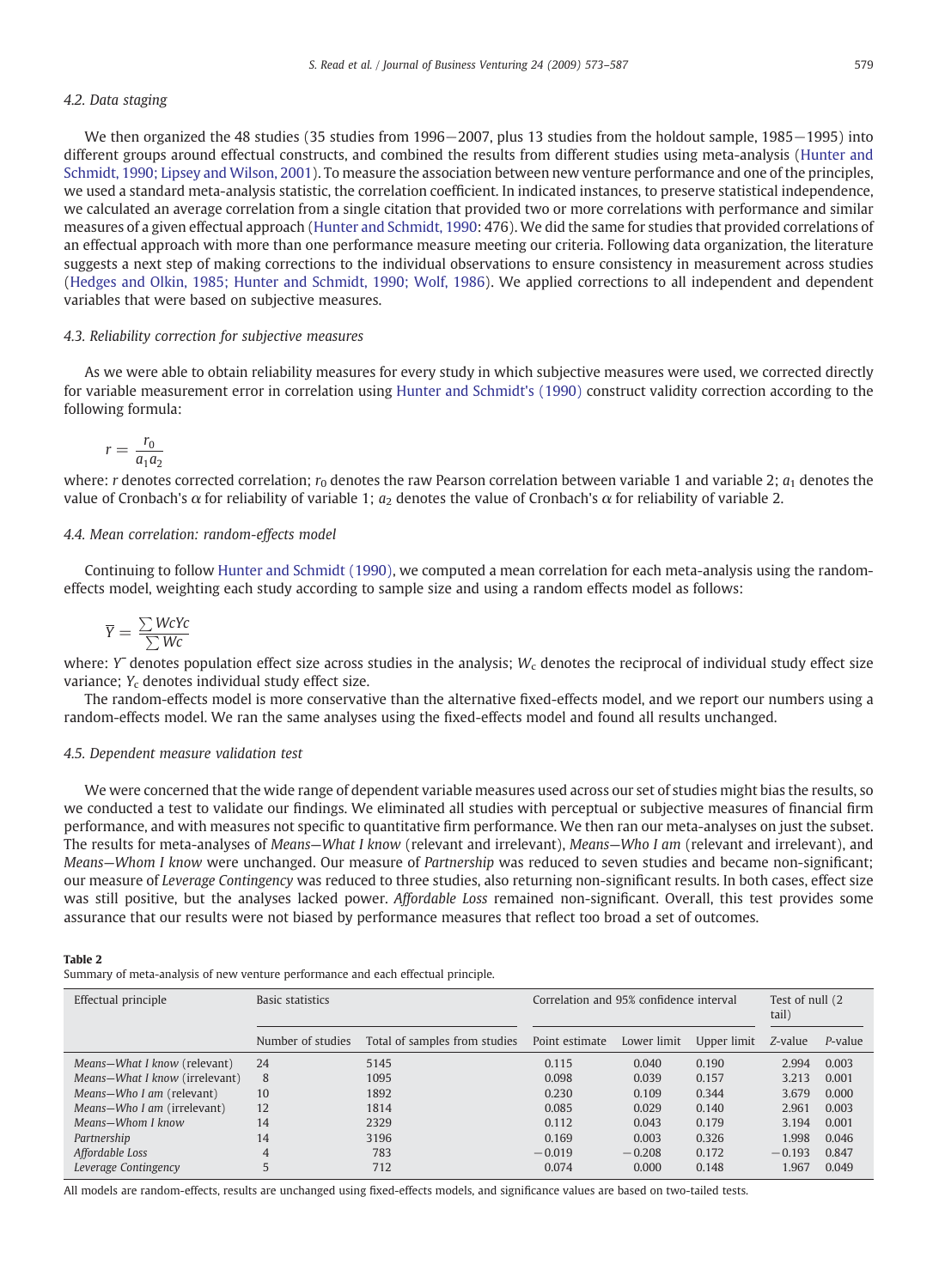# <span id="page-7-0"></span>4.6. Observed variable measurement error validation test

Scholars with significant experience in meta-analytic methods have suggested that observed variables (not latent constructs) might not be 100% reliable. In order to conduct a test that assumes there is measurement error in our observed variables, we recalculated all correlations between observed dependent and independent variables using an assumed average accuracy of 0.80

# Table 3

Detailed inventory of new venture performance and effectual principle measures for meta-analysis.

| Study                                     | Performance measures                                            | Effectual principle measures                            |              | R/ n | Corrected<br>effect |
|-------------------------------------------|-----------------------------------------------------------------|---------------------------------------------------------|--------------|------|---------------------|
| Means (Who I am)<br>(Barney et al., 1996) | Firm performance (revenue/employee at first round<br>financing) | Industry experience                                     | R            | 205  | $-0.120$            |
| (Beckman et al., 2007)                    | Firm size                                                       | Startup and exec experience                             | R            | 161  | 0.060               |
| (Begley, 1995)                            | Growth, ROA and debt                                            | Industry experience                                     | R            | 114  | 0.015               |
| (Box et al., 1994)                        | Growth in employment                                            | Startup experience                                      | R            | 103  | 0.238               |
| (Carter et al., 1997)                     | Venture termination                                             | Startup and industry experience                         |              | 203  | 0.185               |
| (Chaganti and Schneer,<br>1994)           | Return on assets and total sales                                | Number of years of industry experience                  | R            | 345  | 0.070               |
| (Chandler and Jansen,<br>1992)            | Profitability and growth                                        | Startup experience                                      | $\mathbb R$  | 38   | 0.071               |
| (Ciavarella et al., 2004)                 | Venture survival                                                | Startup and industry experience                         | R            | 111  | 0.040               |
| (Davidsson and Honig,<br>2003)            | Sales, profitability and completion                             | Previous startup experience                             | $\mathbb R$  | 380  | 0.165               |
| (De Clerq and Sapienza,<br>2006)          | Perceived performance (sales and market share)                  | CEO experience in new ventures                          | R            | 298  | $-0.050$            |
| (Dimov and Shepherd,<br>2005)             | Homerun and strikeout percent                                   | Law, finance, consulting and entrepreneur<br>experience | R            | 112  | $-0.060$            |
| (Doutriaux, 1992)                         | Corporate sales in year 8                                       | Functional area experience                              | $\mathbb{R}$ | 30   | 0.080               |
| (Florin, 2005)                            | Growth, wealth and tenure                                       | Startup and industry experience                         | $\mathbb R$  | 277  | 0.0967              |
| (Haber and Reichel, 2007)                 | Employees, revenues and tourism                                 | Previous entrepreneurial experience                     | R            | 305  | $-0.040$            |
| (Higashide and Birley,<br>2002)           | Perceptual measure                                              | Entrepreneurial team competencies (6 items)             | R            | 57   | 0.680               |
| (Jones et al., 2001)                      | Market, financial and product performance                       | Internally available resources                          | $\mathbb{R}$ | 188  | 0.533               |
| (Lerner and Haber, 2001)                  | Profitability (perceptual)                                      | Domain-specific experience                              | $\mathbb R$  | 53   | 0.290               |
| (Lerner et al., 1997)                     | Gross revenues                                                  | Startup and industry experience                         | R            | 218  | 0.320               |
| (Lichtenstein et al., 2007)               | Positive cash flow                                              | Early activity (specific to venture)                    | $\mathbb R$  | 109  | $\mathbf{0}$        |
| (Lu and Beamish, 2006)                    | Longevity and profitability                                     | Partners' host country experience                       | $\mathbb R$  | 522  | $-0.100$            |
| (McGee and Dowling,<br>1994)              | Sales growth                                                    | Technical and industry experience                       | $\mathbb{R}$ | 210  | 0.220               |
| (Ohe et al., 1992)                        | Success index                                                   | Marketing, manufacturing and technology                 | R            | 38   | 0.129               |
| (Shane and Delmar, 2004)                  | Venture failure (reverse coded)                                 | Startup and industry experience                         | $\mathbb R$  | 223  | 0.008               |
| (Thornhill, 2006)                         | Revenue growth                                                  | Technical staff as percent of workforce                 | $\mathbb R$  | 845  | $-0.020$            |
| (Anna et al., 2000)                       | Sales                                                           | Human and economic competences                          | $\mathbf{I}$ | 103  | 0.165               |
| (Beckman et al., 2007)                    | Firm size                                                       | Team functional diversity                               | $\bf{I}$     | 161  | 0.083               |
| (Begley, 1995)                            | Growth, ROA and debt                                            | Education                                               | $\mathbf I$  | 114  | 0.070               |
| (Chandler and Hanks,<br>1998)             | Earnings and growth                                             | Human capital                                           | $\mathbf{I}$ | 102  | 0.150               |
| (Chandler and Jansen,<br>1992)            | Profitability and growth                                        | Experience, education and competence                    | $\bf{I}$     | 38   | 0.110               |
| (De Clerq and Sapienza,<br>2006)          | Perceived performance (sales & market share)                    | CEO experience (trichotomous)                           | I            | 298  | 0.100               |
| (Honig, 1998)                             | Profit and employees                                            | Education                                               | I            | 215  | 0.080               |
| (Honig, 2001)                             | Log of annual profit                                            | Work, education and college                             | I            | 64   | 0.058               |
| Means (Who I am)                          |                                                                 |                                                         |              |      |                     |
| (Bamford et al., 2006)                    | Net interest margin                                             | Assets at founding                                      | R            | 798  | $\boldsymbol{0}$    |
| (Carter et al., 1997)                     | Venture termination (reverse coded)                             | Access to credit resources                              | R            | 203  | $-0.010$            |
| (Chandler and Hanks,<br>1998)             | Growth and earnings                                             | Initial capital                                         | R            | 102  | 0.110               |
| (Doutriaux, 1992)                         | Corporate sales in year 8                                       | Initial capital                                         | R            | 30   | 0.640               |
| (Honig, 1998)                             | Profit and employees                                            | Initial capital                                         | R            | 215  | 0.265               |
| (Honig, 2001)                             | Log of annual profit                                            | Capital                                                 | R            | 64   | 0.490               |
| (McGee and Dowling,<br>1994)              | Sales growth                                                    | Assets                                                  | R            | 210  | 0.120               |
| (Ohe et al., 1992)                        | Success index                                                   | Capital                                                 | R            | 38   | 0.250               |
| (Zahra and Bogner, 2000)                  | Investors' return on equity                                     | R&D investment                                          | $\mathbb R$  | 116  | 0.350               |
| (Zahra and Bogner, 2000)                  | Sales, growth and profit                                        | Internal R&D investments                                | R            | 116  | 0.290               |
| (Chaganti and Schneer,<br>1994)           | Sales and ROA                                                   | Firm age                                                | I            | 345  | 0.040               |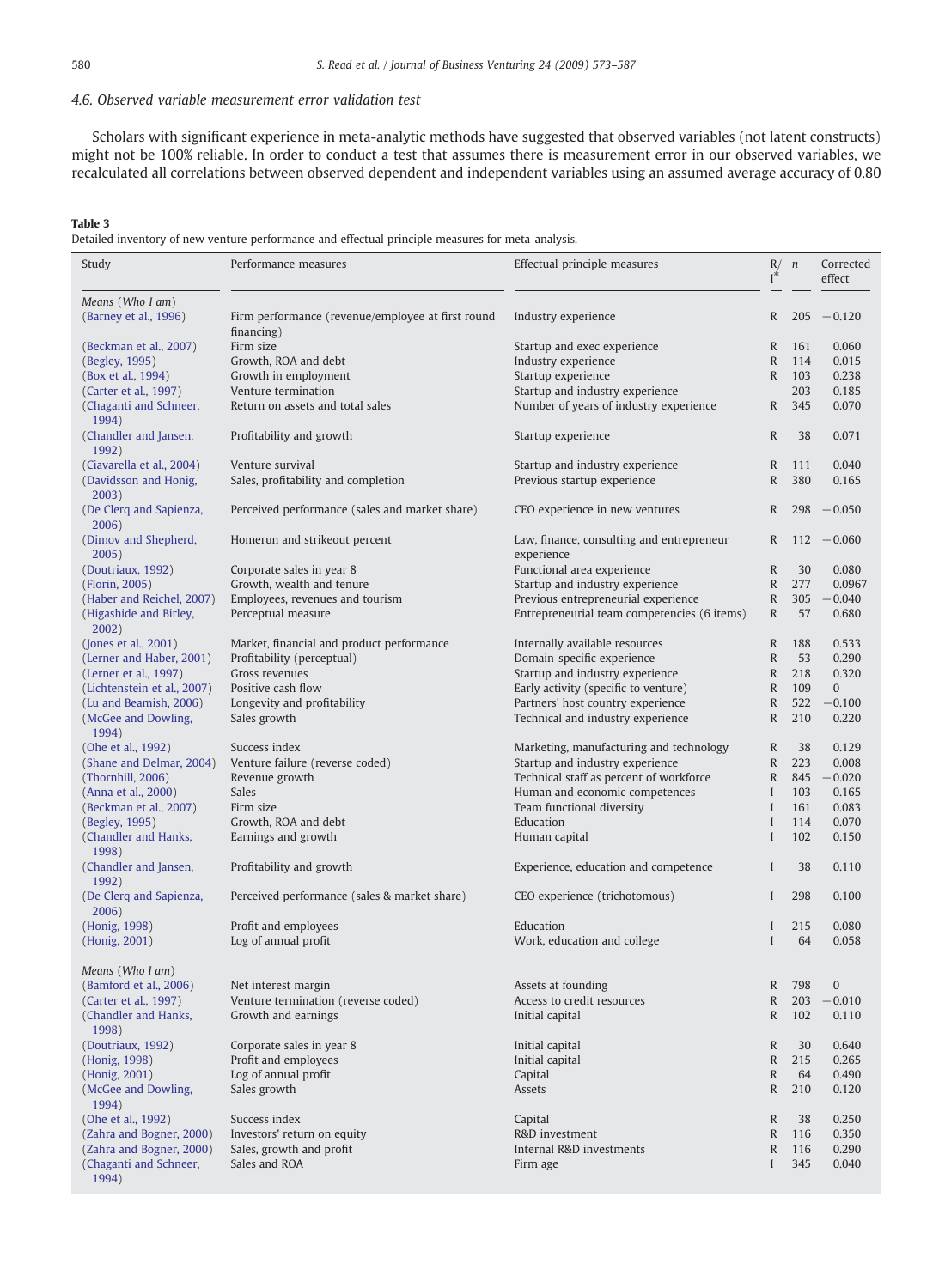# Table 3 (continued)

| $\sim$ (continuou)                    |                                                                 |                                                          |              |                  |                     |
|---------------------------------------|-----------------------------------------------------------------|----------------------------------------------------------|--------------|------------------|---------------------|
| Study                                 | Performance measures                                            | Effectual principle measures                             | R/<br>$I^*$  | $\boldsymbol{n}$ | Corrected<br>effect |
| Means (Who I am)                      |                                                                 |                                                          |              |                  |                     |
| (Barney et al., 1996)                 | Firm performance (revenue/employee at first round<br>financing) | Overall team tenure                                      | $\mathbf{I}$ | 205              | 0.010               |
| (Begley, 1995)                        | Growth, debt and ROA                                            | 2 personality attributes and firm age                    | $\bf{I}$     | 114              | 0.008               |
| (Begley and Boyd, 1987)               | Firm size and firm age                                          | 5 personality attributes                                 | I            | 147              | 0.002               |
| (Box et al., 1994)                    | Employment growth                                               | Locus of control and achievement                         | I            | 103              | 0.039               |
| (Carter et al., 1997)                 | Venture termination (reverse coded)                             | Firm age                                                 | I            | 203              | 0.088               |
| (Chandler and Hanks,<br>1994)         | Revenue and growth                                              | Firm age and capabilities                                | $\mathbf{I}$ | 155              | 0.288               |
| (Ensley et al., 2002)                 | Sales, growth and profit                                        | Firm age, size and TMT size                              | $\bf{I}$     | 192              | 0.070               |
| (Honig, 2001)<br>(Miner et al., 1995) | Log of annual profit<br>Sales, growth and profit                | <b>Business</b> age<br>Patents (non-specific to venture) | I<br>I       | 64<br>72         | 0.020<br>0.170      |
| (Zahra and Bogner, 2000)              | Sales, growth and profit                                        | Firm age and internal corporate                          | I            | 116              | 0.065               |
|                                       |                                                                 | entrepreneurship                                         |              |                  |                     |
| (Zahra and Garvis, 2000)              | ROA, sales and profit                                           | Global scope, firm age and corp ent                      | $\mathbf{I}$ | 98               | 0.280               |
| Means (Whom I know)                   |                                                                 |                                                          |              |                  |                     |
| (Beckman et al., 2007)                | Firm size                                                       | Team size at start                                       |              | 161              | 0.115               |
| (Begley, 1995)                        | Growth, debt and ROA                                            | Firm size                                                |              | 114              | 0.023               |
| (Carter et al., 1997)                 | Going out of business (W)                                       | Firm and startup team size                               |              | 203              | 0.085               |
| (Chaganti and Schneer,<br>1994)       | Sales and ROA                                                   | Firm size                                                |              | 345              | 0.046               |
| (Davidsson and Honig,<br>2003)        | Sales, profitability and completion                             | Parents, friends and network                             |              | 380              | 0.177               |
| (Ensley et al., 2002)                 | Growth, sales and profit                                        | Firm and startup team size                               |              | 192              | 0.067               |
| (Fombrun and Wally,<br>1989)          | Profit and growth                                               | Firm size                                                |              | 95               | 0.03                |
| (George et al., 2002)                 | Net sales and products on the market                            | Number of university links                               |              | 147              | $-0.15$             |
| (Honig, 2001)                         | Log of annual profit                                            | Number of employees                                      |              | 64               | 0.53                |
| (Lerner et al., 1997)                 | Size, profitability, revenues and income                        | Advisors and networks                                    |              | 218              | 0.07                |
| (Walter et al., 2006)                 | Sales growth and sales per employee                             | Network capabilities                                     |              | 149              | 0.27                |
| (Zahra, 1996b)                        | Profit and productivity                                         | R&D spending and quality (external)                      |              | 47               | 0.144               |
| (Zahra and Bogner, 2000)              | Profitability and sales growth                                  | Number of employees                                      |              | 116              | 0.15                |
| (Zahra and Garvis, 2000)              | ROA, sales and profit                                           | Company size                                             |              | 98               | 0.125               |
| Contingency                           |                                                                 |                                                          |              |                  |                     |
| (Chaganti and Schneer,<br>1994)       | ROA and sales                                                   | Customization                                            |              | 345              | 0.08                |
| (Ciavarella et al., 2004)             | Venture survival                                                | Openness and agreeableness                               |              | 111              | $-0.05$             |
| (Covin and Slevin, 1990)              | Performance                                                     | Organicity                                               |              | 143              | 0.08                |
| (Ensley et al., 2006)                 | Sales, growth and employees                                     | Transformational leadership style                        |              | 66               | 0.184               |
| (Zahra, 1996b)                        | Profitability and productivity                                  | Willingness to modify products                           |              | 47               | 0.158               |
| Partnership                           |                                                                 |                                                          |              |                  |                     |
| (Bamford et al., 2004)                | Deposit and loan growth                                         | Outside members of the board                             |              | 490              | 0.22                |
| (Barney et al., 1996)                 | Firm performance (revenue/employee at first round<br>financing) | Number of VC board seats                                 |              | 205              | 0.07                |
| (Doutriaux, 1992)                     | Corporate sales in year 8                                       | Level of founder ownership                               |              | 30               | 0.04                |
| (Folta et al., 2006)                  | Public and private equity offerings                             | Number of alliances                                      |              | 789              | 0.61                |
| (Fombrun and Wally,<br>1989)          | Growth and profit                                               | Equity ownership                                         |              | 95               | 0.02                |
| (George et al., 2002)                 | Net sales and products on the market                            | Number of links (alliances)                              |              | 147              | 0.32                |
| (Hatfield and Pearce,<br>1994)        | Partner goals and satisfaction                                  | Overlap in partners' goals                               |              | 60               | 0.232               |
| (Higashide and Birley,<br>2002)       | Perceptual measure                                              | Policy and goal conflict with VC (reverse coded)         |              | 57               | 0.03                |
| (Lu and Beamish, 2006)                | Longevity and profitability                                     | Partners' equity ownership                               |              | 522              | 0.01                |
| (McGee and Dowling,<br>1994)          | Sales growth                                                    | Cooperative partnerships                                 |              | 210              | $-0.22$             |
| (Weaver and Dickson,<br>1998)         | Firm size and financial strength                                | Number of alliances                                      |              | 252              | 0.12                |
| (Zahra, 1996b)                        | Profitability and productivity                                  | Commercialization with partners                          |              | 47               | 0.13                |
| (Zahra, 1996a)                        | Return on assets                                                | Use of external technology sources                       |              | 176              | 0.32                |
| (Zahra and Bogner, 2000)              | Investors' return on equity                                     | Reliance on external sources of technology               |              | 116              | 0.3                 |
| Affordable Loss                       |                                                                 |                                                          |              |                  |                     |
| (Bamford et al., 2004)                | Deposit and loan growth                                         | Liquidity and leverage risk position                     |              | 490              | $-0.061$            |
| (Fombrun and Wally,<br>1989)          | Profit and growth                                               | Risk taking (reverse scored)                             |              | 95               | $-0.090$            |
| (Ohe et al., 1992)                    | Success index                                                   | Risk distribution                                        |              | 38               | 0.460               |
| (Tan, 2007)                           | Performance and profitability                                   | Defensiveness and (reverse coded) risk taking            |              | 160              | $-0.220$            |

 $\overline{R}$  relevant to effectuation, I = irrelevant to effectuation (applies only to Means—What I know and Means—Who I am).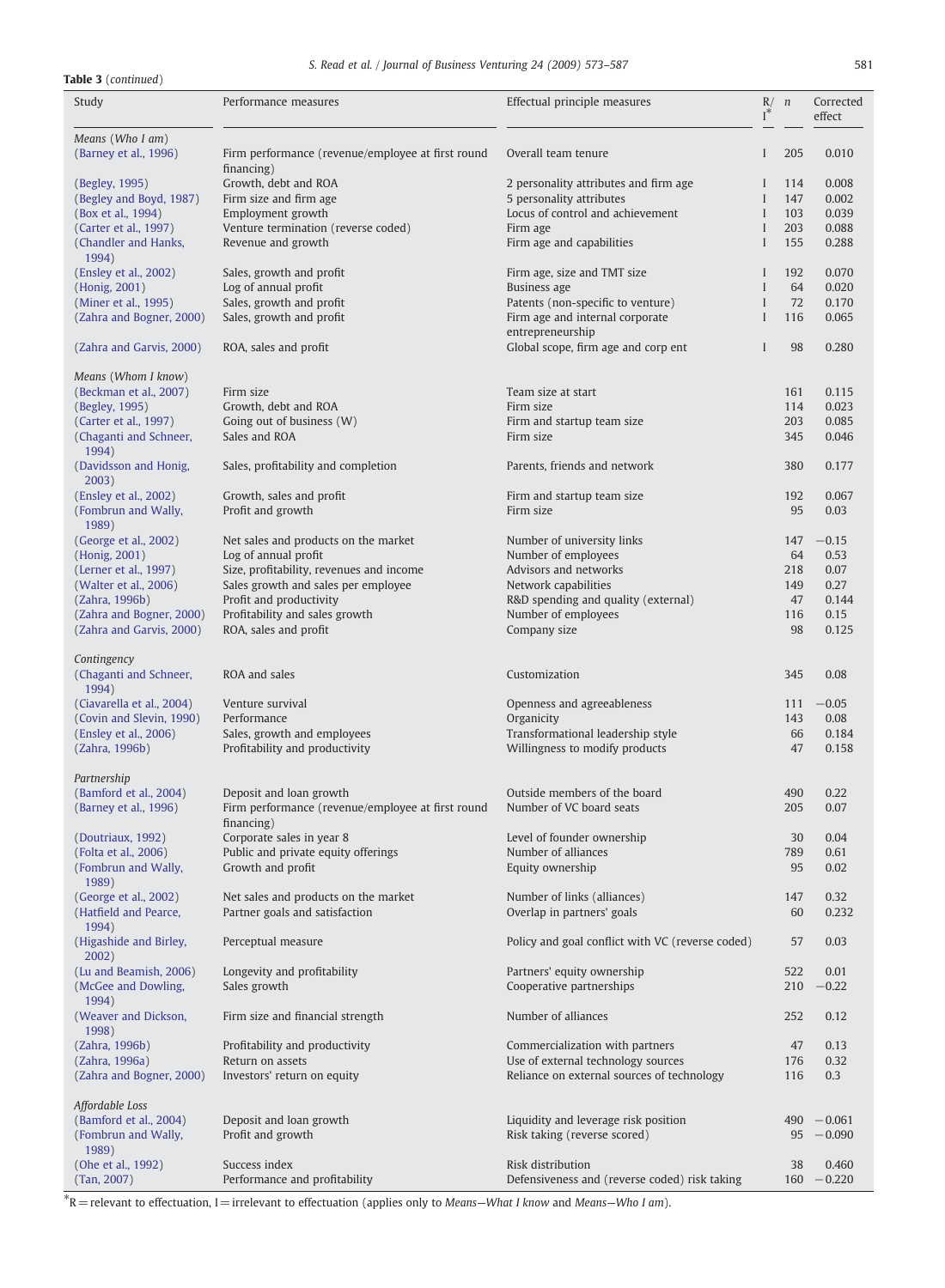([Dalton et al., 2003\)](#page-13-0) and ran all our meta-analyses again. While several outcomes shifted in significance from  $(p<0.001)$  to  $(p<0.01)$ , our results were not significantly changed, excepting Contingency, which lost significance, moving from  $(p= 0.049)$  to  $(p= 0.067)$  giving us some assurance that the accuracy of observed variable measurement did not generate bias in our metaanalyses.

# 5. Results

For each effectual construct, we discuss both the quantitative results of the meta-analysis as well as the qualitative elements learned about measuring effectuation. [Table 2](#page-6-0) presents a summary of the meta-analyses, organized by effectual principle. As we were unable to identify existing measures of the effectual principle of Design, we present meta-analyses of the effectual principles of Means (all three aspects), Partnership, Affordable Loss and Leverage Contingency. In [Table 3](#page-7-0), we report performance measures, specific measures of the effectual construct and number of observations in a study, and the corrected correlation between the construct and performance.

#### 5.1. Means

Following effectuation, we measure and analyze the three aspects of means, articulated as what I know, who I am and whom I know, starting with the first.

Measuring Means—What I know: our review revealed two potential categories of Means—What I know – those that might be relevant to the focal venture and those that are not. Our interpretation of effectuation is that only the means in the former category, the type of knowledge that can be classified as domain-specific expertise ([Ericsson et al., 2006\)](#page-13-0), is relevant to an effectual approach. For the purposes of our study selection and meta-analysis, we included both categories of means, coding those related to the focal venture as "relevant" and the rest as "irrelevant." The means we coded as "relevant" included: a) entrepreneurial experience, b) experience in the industry where the startup is operating, c) experience in the functional area where the individual is operating in the startup, d) partner expertise [\(Lu and Beamish, 2006](#page-14-0)), and e) human capital if it was related to entrepreneurship, the industry in which the startup is operating or the individual's functional area. All other experience was coded as "irrelevant" to the focal venture. "Irrelevant" Means — What I know identified in our literature review included: a) gender, b) personality, c) early activity, d) consensus, e) monitoring, f), morale, g) strategic orientation ([Durand and Coeurduroy, 2001\)](#page-13-0), h) diversity, and i) management skills ([Ensley et al., 2006\)](#page-13-0).

Results of Means—What I know: from our literature search, we identified 24 studies – representing an overall sample size of 5145 firms – that measure the effect of "relevant" Means—What I Know on new venture performance. Meta-analysis of these data showed that "relevant" Means–What I know were significantly (effect size = 0.115,  $p= 0.003$ ) and positively related to new venture performance, supporting our central hypothesis. The "irrelevant" Means—What I know measures we identified in 8 studies, representing 1095 observations, were also significantly (effect size  $= 0.098$ ,  $p = 0.001$ ) and positively related to new venture performance. While both results are highly significant, we note with interest that the effect size for "relevant" Means-What I know is stronger than the effect for "irrelevant."

Measuring Means—Who I am: each individual possesses a certain assortment of resources, some of which enable opportunities and some of which constrain opportunities. In the case of founding teams, we assumed individual means accrue to the firm as a whole. For example, if one individual in a founding team holds a patent, that means is of use to the firm. Means—Who I am that we found "relevant" in the context of an effectual approach to starting a new venture included: a) capital, b) assets, c) technological capabilities in technology-related businesses, d) internal R&D investments, and e) patents related to the business. Means—Who I am that we coded as "irrelevant" in the context of effectuation included: a) firm age, b) global scope, c) international corporate entrepreneurship, d) locus of control, e) need for achievement, f) patents in general, g) resource-based capabilities, h) risk taking propensity, i) tolerance of ambiguity, j) type A personality, k) overall team tenure, and l) self-efficacy.

One of the questions we faced in coding Means—Who I am was whether means antithetical to effectuation should be reverse scored and included. For example, efficacy in planning ([Anna et al. 2000](#page-12-0)) contradicts the effectual heuristic of starting with Means, and so efficacy in planning might represent weakness in using a means-based approach. It was our thinking, however, that because planning could just as easily work alongside effectual heuristics as be antithetical to them, it would be impossible to determine how and whether efficacy in planning related to effectuation, and consequently we excluded the measure from our study.

Results of Means—Who I am: from our literature search, we identified 10 studies – representing a sample size of 1892 firms – that measure the effect of "relevant" Means—Who I am on new venture performance. Our meta-analyses of these data revealed that "relevant" Means–Who I am were significantly (effect size = 0.230,  $p = 0.000$ ) and positively related to new venture performance, lending further support to our central hypothesis. A meta-analysis of measures of "irrelevant" Means—Who I am from 12 studies, representing 1814 firms, showed that the construct was also significantly (effect size = 0.085,  $p = 0.003$ ) and positively related to new venture performance. Again, we note with interest that while both results are significant, the "relevant" Means—Who I am demonstrate a stronger main effect than the "irrelevant" Means—Who I am.

Measuring Means—Whom I know: the third category of means articulated by effectuation is the founding team's network, individuals and entities which might offer opportunities and resources to the venture. As with the previous two categories of means, we focused on elements relevant to the focal venture. These included variables such as a) entrepreneurial parents, b) friends in the business, c) business network, d) number of university links, e) social capital, f) network capabilities, g) firm size, h) team size, and i) R&D partnerships for technology firms. We categorized all of these as "relevant," regardless of whether the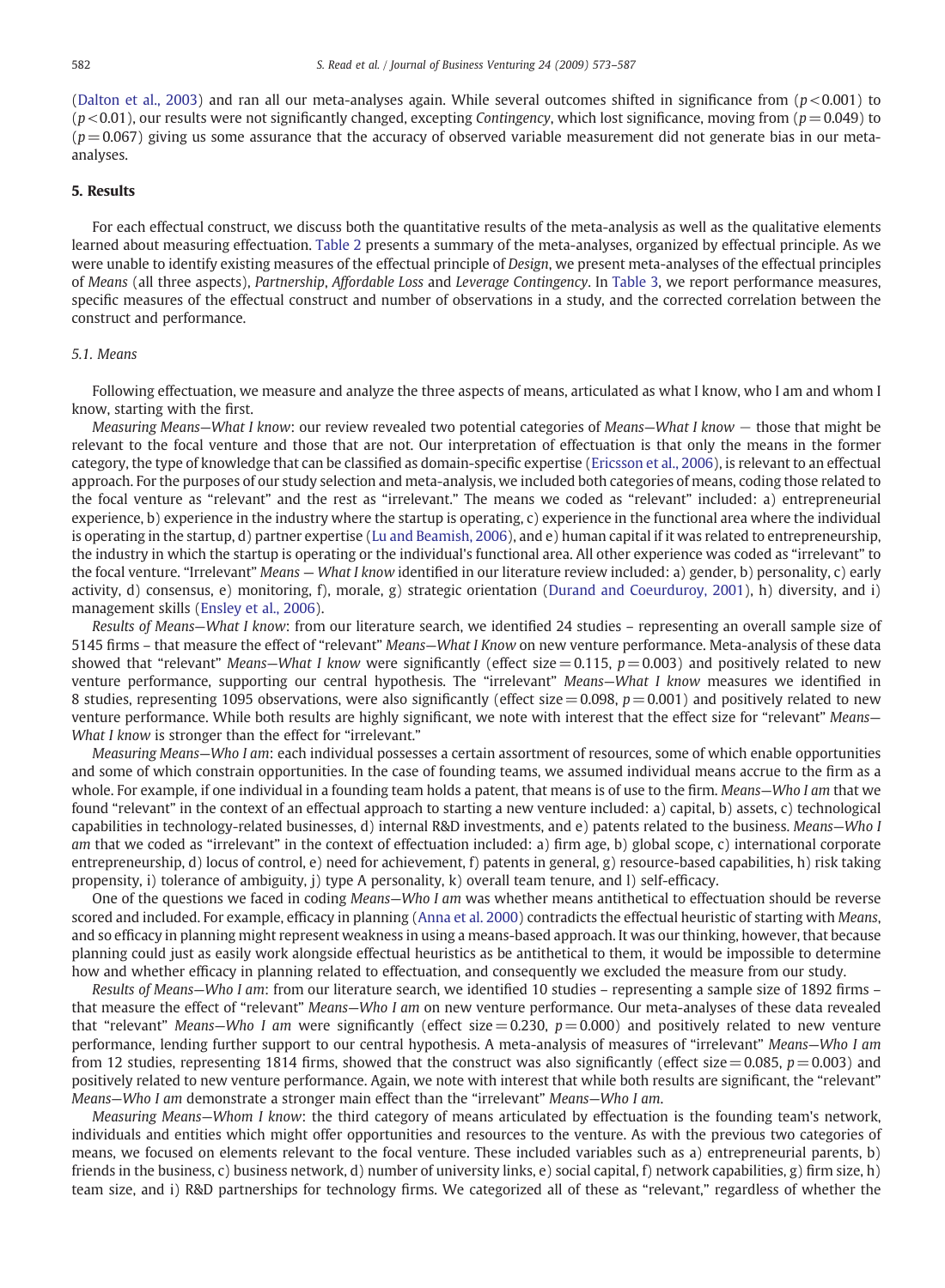venture started with these means or the stakeholders joined in the course of building the venture. In this category, the difficulty was not in identifying "relevant" and "irrelevant" means, but in distinguishing Means—Whom I know from the effectual construct of Partnership. Based on our interpretation of effectuation, we separated Means—Whom I Know from Partnership based on whether success is dependent on the other party (usually identified as money, equity or products having changed hands). In our understanding of effectuation, the people a founder knows who provide access to other means and new opportunities defines a Means, but financial commitment with risk and reward shared defines a Partnership.

Results of Means—Whom I know: from our literature search, we identified 14 studies – representing an overall sample of 2329 firms – that measure the effect of Means—Whom I know on new venture performance. As all the studies we identified presented means relevant to the new venture, and consistent with the effectual definition of Whom I know, we conducted a meta-analysis of these data and found Means—Whom I know significantly (effect size  $= 0.112$ ,  $p = 0.001$ ) and positively related to new venture performance. This finding is consistent with our central hypothesis and lends support to the overall effectual expectation of the importance of the effectual notion of Means to new venture performance.

### 5.2. Partnership

Effectuation departs somewhat from the mainstream literature on normative corporate strategy in its recommendation that entrepreneurs minimize competitive orientation and instead build firm and market in partnership with committed external and internal stakeholders. The end result of the creation effort is shaped and defined by the very addition of partners to the process. Each partner brings new means and new opportunities that the effectual founder continues to sculpt into a coherent product, firm or market.

Measuring Partnership: starting with the idea that in effectual Partnership both parties must share in the risk and the gain from venture success, we realized that the construct could be applied to the firm both exogenously (example: partnerships with other firms, customers, standards bodies, etc.) and endogenously (example: partnerships with employees), and we included both in our analyses. We identified strictly transactional relationships (example: licensing and/or purchase of technology ([Jones et al., 2001](#page-13-0))) as "irrelevant" because it was hard to evaluate whether these "arm's-length" partners shared in both risk and reward.

Two elements from the literature we excluded from the construct of Partnership were balance between partners and competitive aggressiveness (as an inverse). The idea of balance between partners ([Pearce and Hat](#page-14-0)field, 2002) offers insight into the relationship in general, but does not address the effectual question of whether both parties share in risk and reward. Coming to this conclusion initiated an interesting question about the nature of relationships of effectual players with other effectual players, versus relationships between effectual players and causal players. This was not something we found in our literature search, but we felt it would offer strong potential for future research. We discussed competitive aggressiveness [\(Lumpkin and Dess, 2001\)](#page-14-0) as a measure of the inverse of Partnership but excluded it because it might be possible to be competitively aggressive with some players while establishing collaborative partnerships with others.

Results of Partnership: from our literature search, we identified 14 studies – representing an overall sample size of 3196 firms – that measure the effect of Partnership on new venture performance. We conducted a meta-analysis of these data and found Partnership to be significantly (effect size = 0.169,  $p = 0.046$ ) and positively related to new venture performance, which supports our central hypothesis.

#### 5.3. Affordable Loss

Effectuation suggests that instead of focusing on upside opportunity potential, expert entrepreneurs are more likely to limit downside risk, effectively setting a level of Affordable Loss.

Measuring Affordable Loss: the studies we identified relating to Affordable Loss fell into one of two categories. One category looked at how people proactively assume risk, generally described as risk taking propensity [\(Miller and Friesen, 1983\)](#page-14-0). The second looked at how people mitigate or distribute risk. As the first category embodies a natural inverse of the heuristic described by effectuation, we analyzed both categories, evaluating them separately and together to understand both sides of managing risk. More difficult to categorize were studies investigating product-specific risk. For example, we were not able to include a study looking at product newness ([Bruton and Rubanik, 2002\)](#page-13-0) because it was unclear how the entrepreneur managed the new product risk. Likewise, we excluded studies investigating product radicality [\(Zahra and Bogner, 2000\)](#page-14-0), as we were uncertain how the risk associated with product radicality had been managed. However, future research might well learn more about risk and affordable loss by looking at product decisions, provided the strategies underlying those decisions could be understood.

Results of Affordable Loss: our literature search identified 4 studies – representing an overall sample size of 783 firms – that measure the effect of Affordable Loss on new venture performance. We conducted a meta-analysis of these data and found the Affordable Loss construct not significantly (effect size =  $-0.019$ ,  $p= 0.847$ ) related to new venture performance.

### 5.4. Leverage Contingency

Effectuation suggests Leverage Contingency as an alternative to formal plans based on prediction. In contrast to a positioning strategy in which a founder pursues a specific goal, effectuation offers the possibility that the end result of the process may look nothing like the initial idea that caused the founder to form the new venture. Instead, the result is shaped through innovative applications of contingent alternatives that arise during the process of creation.

Measuring Leverage Contingency: constructs we coded as reflecting Leverage Contingency included: a) willingness to modify products, and b) customization, as well as traits and approaches likely to be associated with Leverage Contingency, including c)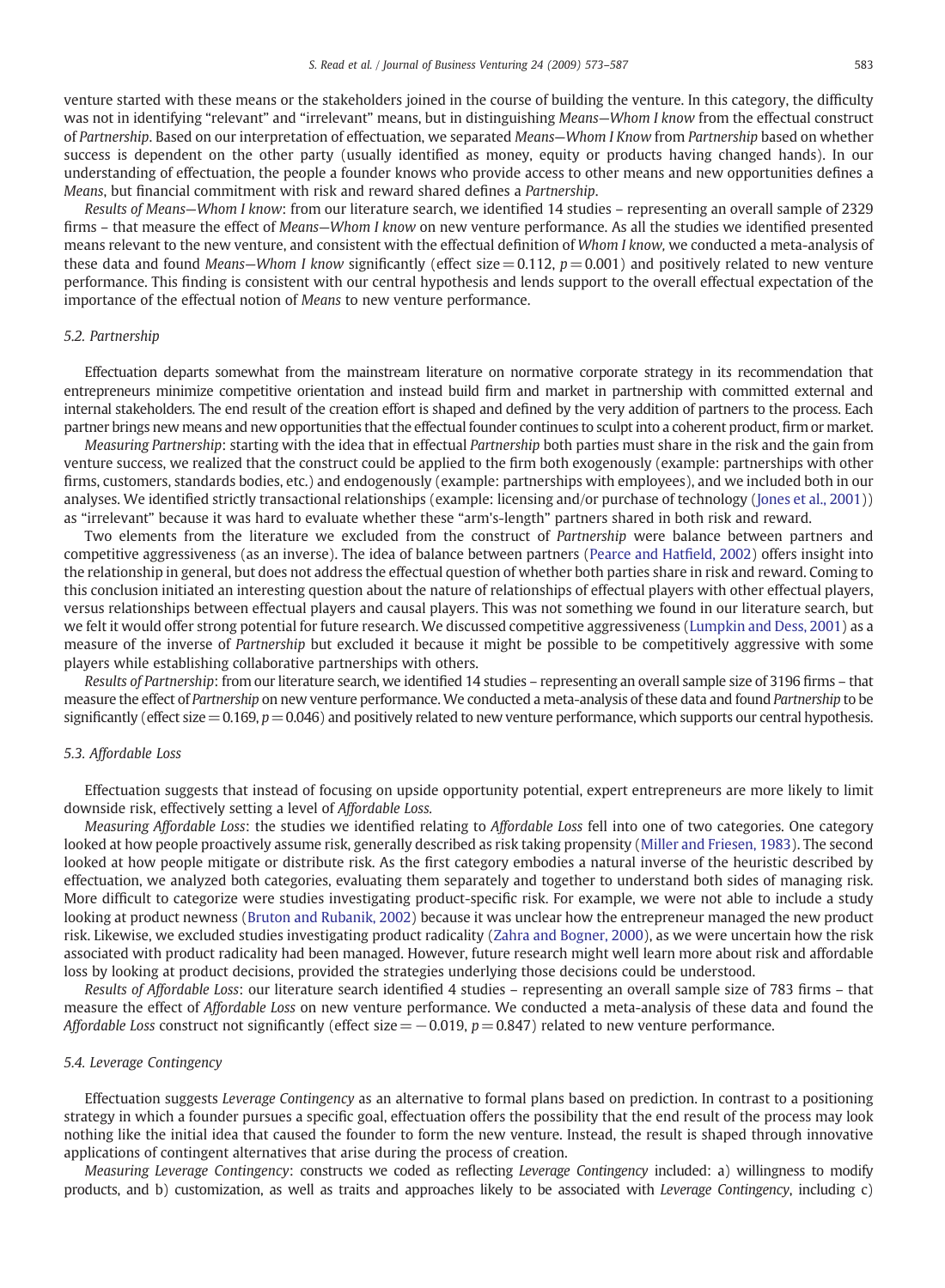openness, d) organicity, and e) transformational leadership style. Though Leverage Contingency implies the willingness to shift strategy, we did not consider business planning to constitute the inverse of contingency. A business plan might be used instrumentally to bring partners into the venture and subsequently be discarded, or it may actually be used to guide the venture. Unless the study gave us some insight into whether plans, once created, were changed, used or discarded, we had no way of knowing how to use the data. Though not analyzed here, future research may profitably investigate contingency in the context of business model change.

Results of Leverage Contingency: we identified 5 studies containing constructs of relevance to the effectual principle of Leverage Contingency, and these studies represented 712 firms. Our meta-analysis of these data indicated that the effectual construct of Leverage Contingency was positively (effect size = 0.074,  $p = 0.049$ ) and significantly related to new venture performance.

# 6. Discussion and future research

Based on our findings, there is initial empirical support for a positive relationship between an effectual approach to strategy making and new venture performance. As this intriguing result may stimulate further research, we focus our discussion on issues raised by our investigation, with the intention of guiding future efforts. We organize our discussion around specific theoretical and methodological issues we encountered in our investigation, matched with suggestions for how to overcome them in future research, and save more general comments for the conclusion.

#### 6.1. The nature of prediction and control

We grounded this study in the theoretical question of whether opportunities are "made" or "found," and the associated implication that a strategy of control may be useful where opportunities are made. Our exposition highlights the efficacy of control-oriented effectual strategies in the new venture context, but leaves open the connection between predictive strategy and finding opportunities, and the question of when control or prediction is more useful in new venture strategy. Effectuation starts with the position that the future is contingent upon actions by willful agents seeking to reshape the current environment and fabricate new ones. The essential characteristic of the future, in this view, is uncertainty. Environments can be made stable for periods of time in certain areas. But these periods of stability tend to be "artificial" exceptions designed by human action rather than the "natural" regularity of a predictive universe. Perhaps the ultimate normative recommendation is to use both regularities and contingencies with a combination of positioning and construction strategies, and with the application and level of each depending on the uncertainty of the particular decision. A sophisticated study involving the juxtaposition of these constructs in a particular setting, with control for context, is necessary to unravel this issue.

Suggestion 1. Design an experiment involving a scenario-based instrument that manipulates the predictability of a situation. The objective would be to tease out differences that cause a subject to choose a positioning strategy over a construction one and vice versa.

# 6.2. Measurement of design

We were only able to measure four of the five effectual constructs. This obvious gap presents a possible fruitful avenue for future research. In the new venture setting, the principle of Design assumes the future is not determined by the past, but by stakeholders in the venture shaping products, firms and entire markets. Subjective measures of Design should seek to tap into the degree to which individuals approach decisions with an orientation toward whether they are attempting to Predict the shape of the future environment or Design it.

Suggestion 2. Design can be measured through an individual's intent to shape the environment, or her actions attempting to control an environmental outcome.

### 6.3. Ambiguity of Affordable Loss

Our non-finding on the measure of Affordable Loss only offers more fuel to the ongoing debates in the literature regarding the issue of entrepreneurial risk propensity ([Stewart and Roth, 2004](#page-14-0)). Risk is obviously a central entrepreneurial issue, and clearly we have not vet created a meaningful approach for understanding its subtleties. Effectuation guides us to consider Affordable Loss as an alternative to Expected Return and it may be interesting to explore that difference in an experimental setting where meaningful differences in perceptions of risk as well as strategies for dealing with risk might be explored. We expect the economics literature may offer experimental designs that control for individual differences in this category of investigation. And as the issue of Affordable Loss is inherently an economic calculus, we suggest searching that literature for designs to test Affordable Loss.

# Suggestion 3. Employ experimental economic designs to measure Affordable Loss.

#### 6.4. Decision making frame of effectual constructs

The results of our analyses demonstrate the significant role that, for example, an entrepreneur's means play in new venture performance. However, the formulation of means employed in the literature is not completely in line with that of effectuation.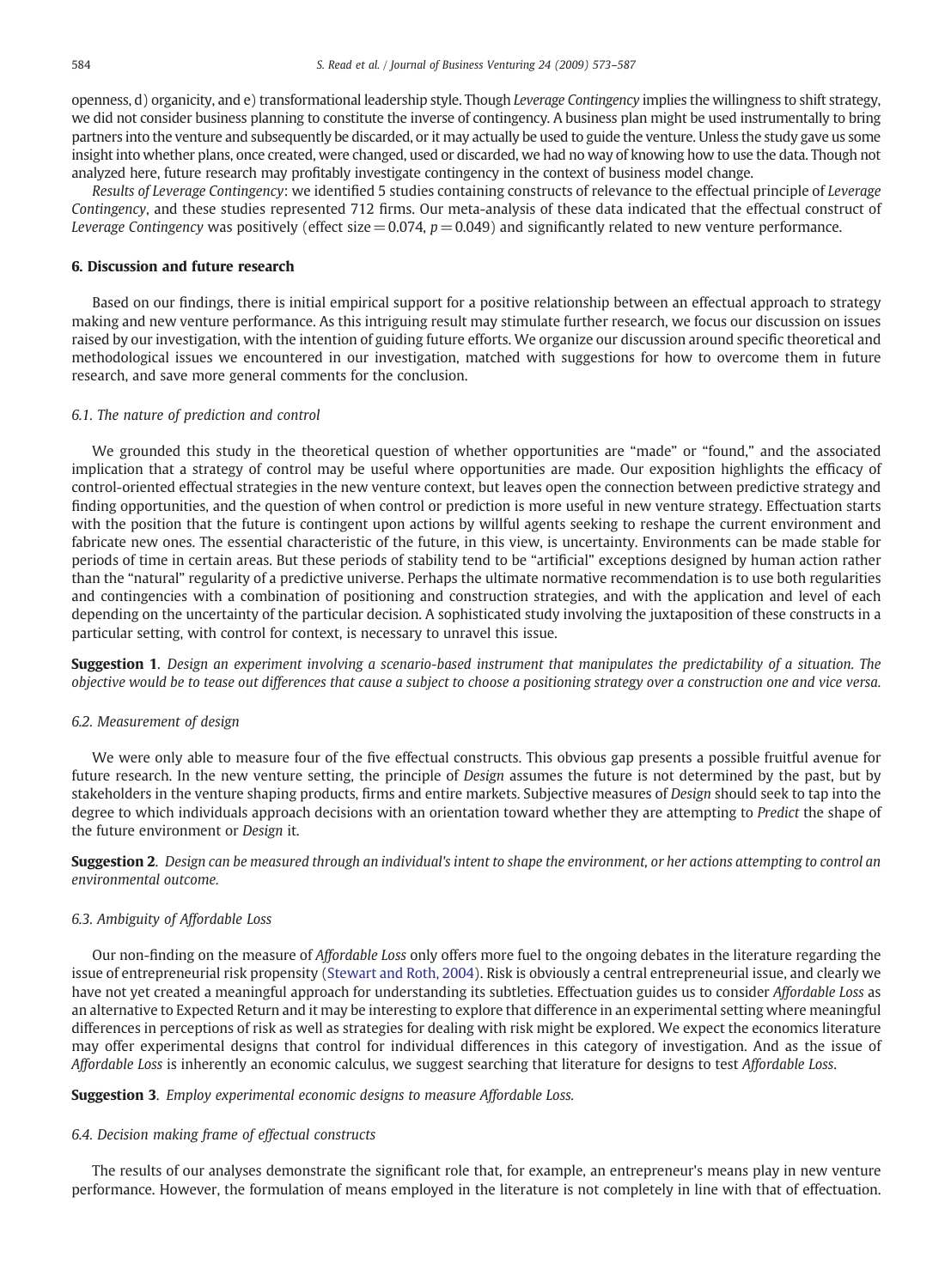<span id="page-12-0"></span>While effectuation recognizes the importance of possessing specific means, it recommends entrepreneurs follow a means orientation in decision making, instead of committing to specific goals. Because we were unable to locate studies that investigate the subtlety of a means orientation to strategy making, we applied the nearest formulation available to us – the means available to the entrepreneur, assuming that the entrepreneur would put those means – particularly relevant ones – to work. This difference suggests another interesting avenue for future research. A significant contribution could be made by measuring and testing a means orientation to decision making, determining the impact of existing means on the propensity to employ a means-oriented approach, and linking the entire construct to new venture performance. More generally, this same issue applies to the effectual constructs of Partnership and Leverage Contingency. From a purely effectual perspective, each should be operationalized not as quantities of Means or Partnerships possessed by the individual, but the degree to which the individual bases decisions on available Means or existing Partnerships.

Suggestion 4. Measure effectual constructs of Means, Partnership and Leverage Contingency as a function of how existing levels frame decisions, and measure the inputs to effectual constructs, such as means available, separately.

# 6.5. Performance construct consistency

As some results of our investigation lost significance when we excluded perceptual performance measures, we appreciate the issue of the inconsistency of assessing performance across studies. While all the studies we employed in our analysis introduce measurement of the construct of interest with respect to venture performance, virtually every one varies in the exact metric used and in the collection of data to operationalize that metric. The lack of agreement regarding performance measurement will hamper the development of literature in the field, constraining comparisons across predictor variables, industries and other constructs of interest. We appreciate it is unlikely that a single measure will be appropriate for all situations (Griffi[n and Page, 1996](#page-13-0)), but hope future research will compare different measures of venture performance, specifically to determine correlation between the various measures and recommend a subset of measures researchers should focus on in order to ensure results will be comparable across studies.

Suggestion 5. Search for homogenous dependent variables around performance.

# 6.6. Rigorous reporting

In order to integrate research across studies, the necessary statistics must be reported in the publication so that they are accessible to future researchers. Our sample would have been significantly increased had researchers included correlation tables with both independent and dependent variables.

Suggestion 6 (for editors). Set aside page space, if only in the appendix, for the necessary statistics (correlation tables), detailed descriptions of study design and perceptual item constructs, so results can be easily integrated into future research.

## 7. Conclusion

Is the debate on whether new ventures are positioned or constructed complete? Hardly. However, we hope that with this study we encourage scholars to consider three important issues as they advance their research. The first is to be aware of the weight of the theoretical foundations on existing work. We were surprised at the emphasis on positioning at the core of entrepreneurship research. It made us wonder what other assumptions current scholars take for granted as a function of the historical foundations of their work. We are not suggesting that all these assumptions may be misplaced or incorrect – only that it may represent a useful devotion of time to catalog and appreciate those assumptions so we are aware of any biases that may accompany them. The second is to appreciate the rich data that lie in the dusty volumes of past work. We are confident that many new ideas can benefit from initial examination by extracting relevant constructs from the literature utilizing the process we created for this study. And the third is to incorporate the possibility that creation may be at the root of some startup processes. Doing so may be one of the keys to enabling our community to establish and communicate the distinctiveness of entrepreneurship.

# References

Aldrich, H.E., Auster, E.R., 1986. Even dwarfs started small: liabilities of age and size and their strategic implications. In: Cummings, L., Staw, B. (Eds.), Research in Organizational Behavior, vol. 8. JAI Press, San Francisco, CA, pp. 165–198.

Aldrich, H.E., Zimmer, C., 1986. Entrepreneurship through social networks. In: Sexton, D.L., Smilor, R.W. (Eds.), The Art and Science of Entrepreneurship. InBallinger, Cambridge, MA, pp. 2–23.

Alvarez, S., Barney, J., 2005. How do entrepreneurs organize firms under conditions of uncertainty? Journal of Management 31 (5), 776–793.

Alvarez, S., Barney, J., 2007. Discovery and creation: alternative theories of entrepreneurial action. Strategic Entrepreneurship Journal 1 (1–2), 11–26.

Anna, A.L., Chandler, G.N., Jansen, E., Mero, N.P., 2000. Women business owners in traditional and non-traditional industries. Journal of Business Venturing 15 (3), 279–303.

Augier, M.S., Sarasvathy, S.D., 2004. Integrating cognition, evolution, and design: extending Simonian perspectives to strategic organization. Strategic Organization 2 (2), 169–204.

Bamford, C.E., Bruton, G.D., Hinson, Y.L., 2006. Founder/chief executive officer exit: a social capital perspective of new ventures. Journal of Business Venturing 44 (2), 207–221.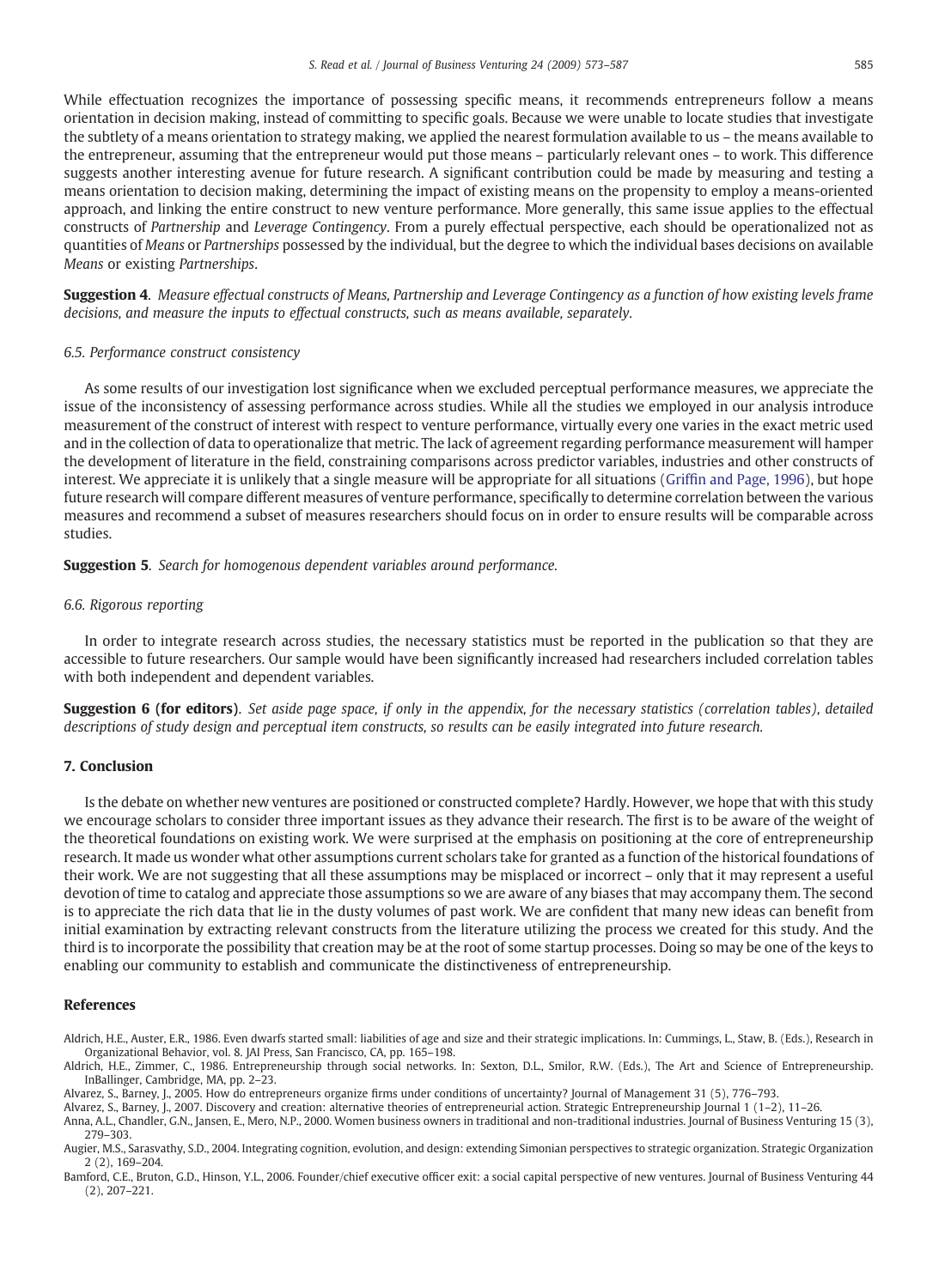<span id="page-13-0"></span>Bamford, C.E., Dean, J., Douglas, J., 2004. The temporal nature of growth determinants in new bank foundings: implications for new venture research design. Journal of Business Venturing 19 (6), 899–919.

Barney, J.B., 1991. Firm resources and sustained competitive advantage. Journal of Management 17, 99–120.

Barney, J.B., Busenitz, L.W., Fiet, J.O., Moesel, D.D., 1996. New venture teams' assessment of learning assistance from venture capital firms. Journal of Business Venturing 11 (4), 257–272.

Beckman, C.M., Burton, M.D., O'Reilly, C., 2007. Early teams: the impact of team demography on VC financing and going public. Journal of Business Venturing 22 (2), 147–173.

Begley, Th.M., 1995. Using founder status, age of firm, and company growth rate as the basis for distinguishing entrepreneurs from managers of smaller businesses. Journal of Business Venturing 10 (3), 249–263.

Begley, Th.M., Boyd, D.P., 1987. Psychological characteristics associated with performance in entrepreneurial firms and smaller businesses. Journal of Business Venturing 2 (1), 79–93.

Birley, S., 1985. The role of networks in the entrepreneurial process. Journal of Business Venturing 1 (1), 107–117.

Box, T.M., Watts, L.R., Hisrich, R.D., 1994. Manufacturing entrepreneurs: an empirical study of the correlates of employment growth in the Tulsa MSA and rural East Texas. Journal of Business Venturing 9 (3), 261–270.

Bruton, G.D., Rubanik, Y., 2002. Resources of the firm, Russian high-technology startups, and firm growth. Journal of Business Venturing 17 (6), 553–576.

Carter, N.M., Williams, M., Reynolds, P.D., 1997. Discontinuance among new firms in retail: the influence of initial resources, strategy, and gender. Journal of Business Venturing 12 (2), 125–145.

Chaganti, R., Schneer, J.A., 1994. A study of the impact of owner's mode of entry on venture performance and management patterns. Journal of Business Venturing 9 (3), 243–260.

Chandler, G.N., Hanks, S.H., 1998. An examination of the substitutability of founders' human and financial capital in emerging business ventures. Journal of Business Venturing 13 (5), 353–369.

Chandler, G., Hanks, S., 1994. Market attractiveness, resource-based capabilities, venture strategies, and venture performance. Journal of Business Venturing 9 (4), 331–349.

Chandler, G.N., Jansen, E., 1992. The founder's self-assessed competence and venture performance. Journal of Business Venturing 7 (3), 223–236.

Chase, W.G., Simon, H.A., 1973. The mind's eye in chess. In: Chase, W.G. (Ed.), Visual Information Processing. InAcademic Press, New York, NY.

Ciavarella, M.A., Buchholtz, A.K., Riordan, C.M., Gatewood, R.D., Stokes, G.S., 2004. The big five and venture survival: is there a linkage? Journal of Business Venturing 19 (4), 465–483.

Covin, J.G., Slevin, D.P., 1990. New venture strategic posture, structure, and performance: an industry life cycle analysis. Journal of Business Venturing 5 (2), 123–135.

Dalton, D.R., Daily, C.M., Certo, S.T., Roengpitya, R., 2003. Meta-analyses of financial performance and equity: fusion or confusion? Academy of Management Journal 46 (1), 13.

Davidsson, P., Honig, B., 2003. The role of social and human capital among nascent entrepreneurs. Journal of Business Venturing 18 (3), 301–331.

De Clercq, D., Sapienza, H.J., 2006. Effects of relational capital and commitment on venture capitalists' perception of portfolio company performance. Journal of Business Venturing 21 (3), 326–347.

Dew, N., Sarasvathy, S.D., 2001. Of immortal firms and mortal markets: dissolving "the innovator's dilemma.". Second Annual Research Policy Technology Entrepreneurship Conference, University of Maryland, p. 26.

Dew, N., Sarasvathy, S.D., Venkataraman, S., 2004. The economic implications of exaptation. Journal of Evolutionary Economics 14 (1), 69–84.

Dimov, D.P., Shepherd, D.A., 2005. Human capital theory and venture capital firms: exploring "home runs" and "strike outs.". Journal of Business Venturing 20 (1), 1–21.

Doutriaux, J., 1992. Emerging high-tech firms: how durable are their comparative start-up advantages? Journal of Business Venturing 7 (4), 303–322.

Durand, R., Coeurderoy, R., 2001. Age, order of entry, strategic orientation, and organizational performance. Journal of Business Venturing 16 (5), 471–494.

Ensley, M.D., Pearson, A.W., Amason, A.C., 2002. Understanding the dynamics of new venture top management teams: cohesion, conflict, and new venture performance. Journal of Business Venturing 17 (4), 365–386.

Ensley, M.D., Pearce, C.L., Hmieleski, K.M., 2006. The moderating effect of environmental dynamism on the relationship between entrepreneur leadership behavior and new venture performance. Journal of Business Venturing 21 (2), 243–263.

Ericsson, K.A., Lehmann, A.C., 1996. Expert and exceptional performance: evidence on maximal adaptations on task constraints. Annual Review of Psychology 47, 273–305.

Ericsson, K.A., Charness, N., Feltovich, P., Hoffman, R., 2006. The Cambridge Handbook of Expertise and Expert Performance. Cambridge University Press, New York, NY. Florin, J., 2005. Is venture capital worth it? Effects on firm performance and founder returns. Journal of Business Venturing 20 (1), 113–135.

Fombrun, Ch.J., Wally, S., 1989. Structuring small firms for rapid growth. Journal of Business Venturing 4 (2), 107–122.

Folta, T.B., Cooper, A.C., Baik, Y.S., 2006. Geographic cluster size and firm performance. Journal of Business Venturing 21 (2), 217–242.

George, G., Zahra, S.A., Wood, J.D., 2002. The effects of business–university alliances on innovative output and financial performance: a study of publicly traded biotechnology companies. Journal of Business Venturing 17 (6), 577–609.

Gregoire, D.A., Noel, M.X., Dery, R., Bechard, J.P., 2006. Is there conceptual convergence in entrepreneurship research? A co-citation analysis of FER 1981–2004. Entrepreneurship Theory and Practice 30 (3), 333–373.

Griffin, A., Page, A.L., 1996. PDMA success measurement project: recommended measures for product development success and failure. The Journal of Product Innovation Management 13 (6), 478–496.

Haber, S., Reichel, A., 2007. The cumulative nature of the entrepreneurial process: the contribution of human capital, planning and environment resources to small venture performance. Journal of Business Venturing 22 (1), 119–145.

Hatfield, L., Pearce, J.A., 1994. Goal achievement and satisfaction of joint venture partners. Journal of Business Venturing 9 (5), 423–449.

Hedges, L.V., Olkin, I., 1985. Statistical Method for Meta-Analysis. Academic Press, New York, NY.

Higashide, H., Birley, S., 2002. The consequences of conflict between the venture capitalist and the entrepreneurial team in the United Kingdom from the perspective of the venture capitalist. Journal of Business Venturing. 17 (1), 59–81.

Hobson, E.L., Morrison, R.M., 1983. How do corporate start-up ventures fare? In: Hornaday, J.A., Timmons, J.A., Vesper, K.H. (Eds.), Frontiers of Entrepreneurship Research. InCenter for Entrepreneurial Studies, Babson College, Wellesley, MA, pp. 390–408.

Honig, B., 2001. Human capital and structural upheaval: a study of manufacturing firms in the West Bank. Journal of Business Venturing 16 (6), 575–594.

Honig, B., 1998. What determines success? Examining the human, financial, and social capital of Jamaican microentrepreneurs. Journal of Business Venturing 13 (5), 371–394.

Hunter, J.E., Schmidt, F.L., 1990. Methods of meta-analysis: correcting error and bias in research findings. Sage Publications, Newbury Park, CA.

James, L.R., Demaree, R.G., Wolf, G., 1984. Estimating within-group interrater reliability with and without response bias. Journal of Applied Psychology 69, 85–98.

Jones, G.K., Lanctot Jr., A., Teegen, H.J., 2001. Determinants and performance impacts of external technology acquisition. Journal of Business Venturing 16 (3), 255–283.

Kaish, S., Gilad, B., 1991. Characteristics of opportunities search of entrepreneurs versus executives: sources, interests, general alertness. Journal of Business Venturing 6 (1), 45–61.

Kirzner, I.M., 1979. Perception, Opportunity, and Profit: Studies in the Theory of Entrepreneurship. University of Chicago Press, Chicago, IL.

Kirzner, I.M., 1973. Competition and Entrepreneurship. University of Chicago Press, Chicago, IL.

Knight, F.H., 1921. Risk, uncertainty and profit. Houghton Mifflin Company, Boston, New York.

Lerner, M., Brush, C., Hisrich, R., 1997. Israeli women entrepreneurs: an examination of factors affecting performance. Journal of Business Venturing 12 (4), 315–339. Lerner, M., Haber, S., 2001. Performance factors of small tourism ventures: the interface of tourism, entrepreneurship and the environment. Journal of Business Venturing 16 (1), 77–100.